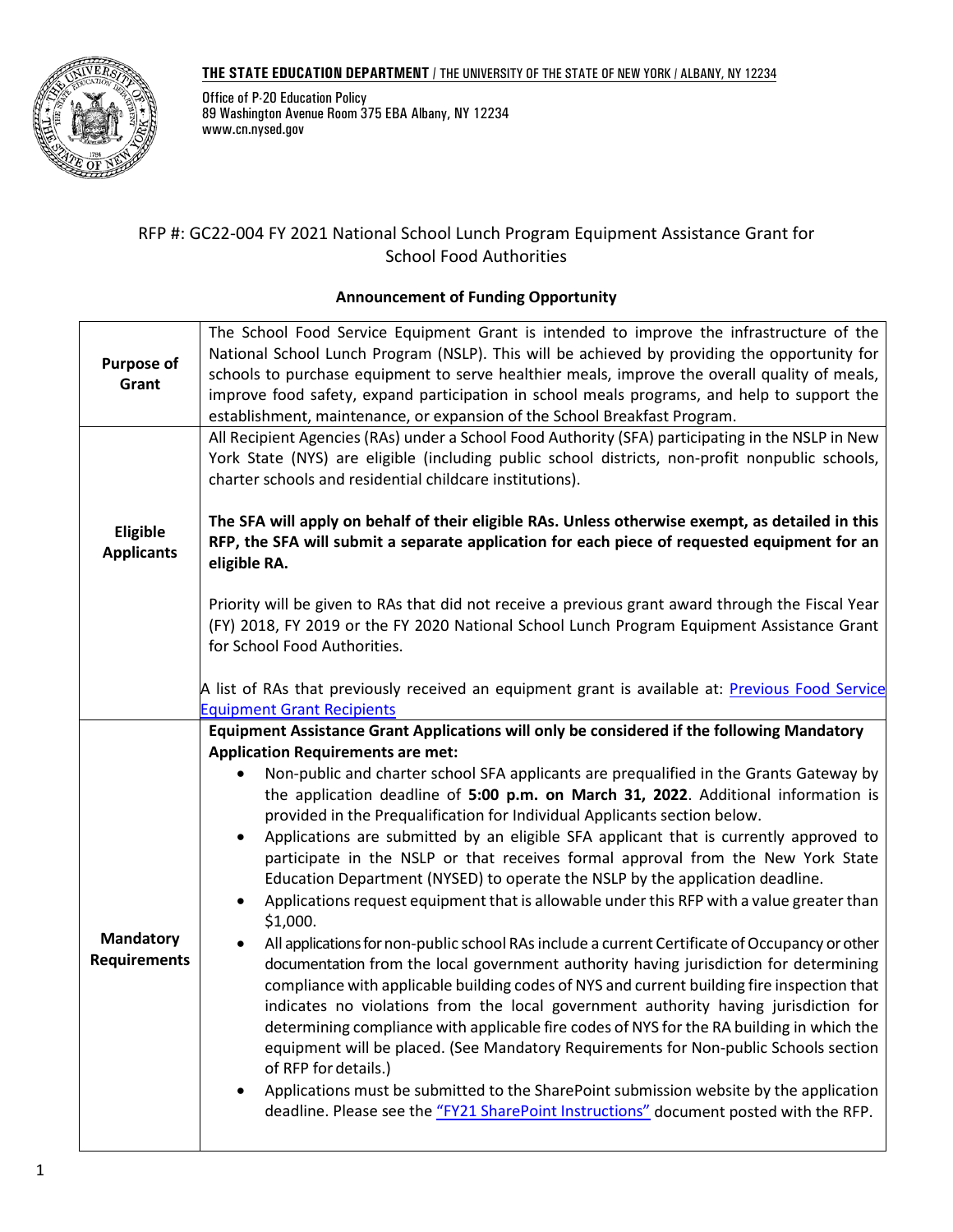|                      | Funds Available: \$1,848,246<br>$\bullet$                                                                                                                                                               |                                                                                         |  |  |  |
|----------------------|---------------------------------------------------------------------------------------------------------------------------------------------------------------------------------------------------------|-----------------------------------------------------------------------------------------|--|--|--|
|                      | Project Dates: 7/1/2022-6/30/2023                                                                                                                                                                       |                                                                                         |  |  |  |
|                      |                                                                                                                                                                                                         | SFAs must complete the solicitation of the equipment and obligation of funds by         |  |  |  |
| <b>Funding and</b>   |                                                                                                                                                                                                         | 9/30/2022. All procurement and expenditure activities must be completed no later        |  |  |  |
| <b>Project Dates</b> | than 6/30/2023.                                                                                                                                                                                         |                                                                                         |  |  |  |
|                      |                                                                                                                                                                                                         | Grant Amounts: A value greater than \$1,000 up to a maximum of \$20,000. Unless         |  |  |  |
|                      |                                                                                                                                                                                                         | otherwise exempt, as detailed in this RFP, separate applications must be submitted for  |  |  |  |
|                      |                                                                                                                                                                                                         | each piece of requested equipment. Total combined awards to an SFA for an individual RA |  |  |  |
|                      | cannot exceed \$20,000.                                                                                                                                                                                 |                                                                                         |  |  |  |
|                      | Fully completed applications including all required pieces must be uploaded into the                                                                                                                    |                                                                                         |  |  |  |
|                      | SharePoint site by 5:00 p.m. on March 31, 2022.                                                                                                                                                         |                                                                                         |  |  |  |
|                      |                                                                                                                                                                                                         |                                                                                         |  |  |  |
|                      | Submission process: A SharePoint site for submissions has been created for the RFP#GC22-004                                                                                                             |                                                                                         |  |  |  |
|                      | FY21 National School Lunch Program Equipment Assistance Grant Application for School Food                                                                                                               |                                                                                         |  |  |  |
|                      | Authorities. Permission to access the SharePoint site for uploading applications is granted by                                                                                                          |                                                                                         |  |  |  |
|                      | the NYSED Child Nutrition Office. All food service directors, business officials and Child                                                                                                              |                                                                                         |  |  |  |
|                      | Nutrition Fiscal Contacts entered in the Child Nutrition Management System (CNMS) will be                                                                                                               |                                                                                         |  |  |  |
| <b>Due Date</b>      | sent an email invitation to gain access to the SharePoint website. Please allow 24-48 hours                                                                                                             |                                                                                         |  |  |  |
|                      | from the posting of the RFP to receive this email invitation.                                                                                                                                           |                                                                                         |  |  |  |
|                      | Potential applicants that did not receive the invitation email should request an invitation via                                                                                                         |                                                                                         |  |  |  |
|                      | foodequip@nysed.gov. The email request must contain the SFA name, SFA LEA code, the                                                                                                                     |                                                                                         |  |  |  |
|                      | individual's name, title, and email that wishes to be granted access to the SharePoint site.                                                                                                            |                                                                                         |  |  |  |
|                      | Invitation requests for SharePoint will be accepted and approved until 4:00 pm March 31,                                                                                                                |                                                                                         |  |  |  |
|                      | 2022. Requests to access SharePoint after this time will not be granted. It is recommended                                                                                                              |                                                                                         |  |  |  |
|                      | that the SFA administration designate only one duly authorized user to upload all submissions                                                                                                           |                                                                                         |  |  |  |
|                      | for the SFA. The SharePoint site exists only to upload completed applications and is not                                                                                                                |                                                                                         |  |  |  |
|                      | used to complete the application itself.                                                                                                                                                                |                                                                                         |  |  |  |
| <b>Questions and</b> | Questions regarding this grant must be emailed to foodequip@nysed.gov by March 2, 2022. A                                                                                                               |                                                                                         |  |  |  |
| <b>Answers</b>       | Questions and Answers Summary will be posted at: P-12 Funding Opportunities                                                                                                                             |                                                                                         |  |  |  |
|                      | by March 14, 2022.                                                                                                                                                                                      |                                                                                         |  |  |  |
|                      | The Notice of Intent (NOI) is not a requirement for submitting a complete application by the                                                                                                            |                                                                                         |  |  |  |
| Non-                 | application date; however, NYSED strongly encourages all prospective applicants to submit an NOI                                                                                                        |                                                                                         |  |  |  |
| <b>Mandatory</b>     | to ensure a timely and thorough review and rating process. An NOI submitted for non-public and                                                                                                          |                                                                                         |  |  |  |
| Notice of            | charter school SFAs will also help to facilitate timely review of their prequalification materials. The                                                                                                 |                                                                                         |  |  |  |
| Intent               | notice of intent is a simple email notice stating your SFA's (use the legal name) intent to submit an<br>application for this grant. Please include your SFA LEA code and NYS Vendor ID number. The NOI |                                                                                         |  |  |  |
|                      | due date is March 17, 2022. Please send the NOI to foodequip@nysed.gov                                                                                                                                  |                                                                                         |  |  |  |
|                      |                                                                                                                                                                                                         |                                                                                         |  |  |  |
| <b>Contacts</b>      | Program:                                                                                                                                                                                                | Fiscal:<br><b>Thomas McBride</b>                                                        |  |  |  |
|                      | Tara Webster/Colleen Hasselbach<br>foodequip@nysed.gov                                                                                                                                                  | foodequip@nysed.gov                                                                     |  |  |  |
|                      |                                                                                                                                                                                                         |                                                                                         |  |  |  |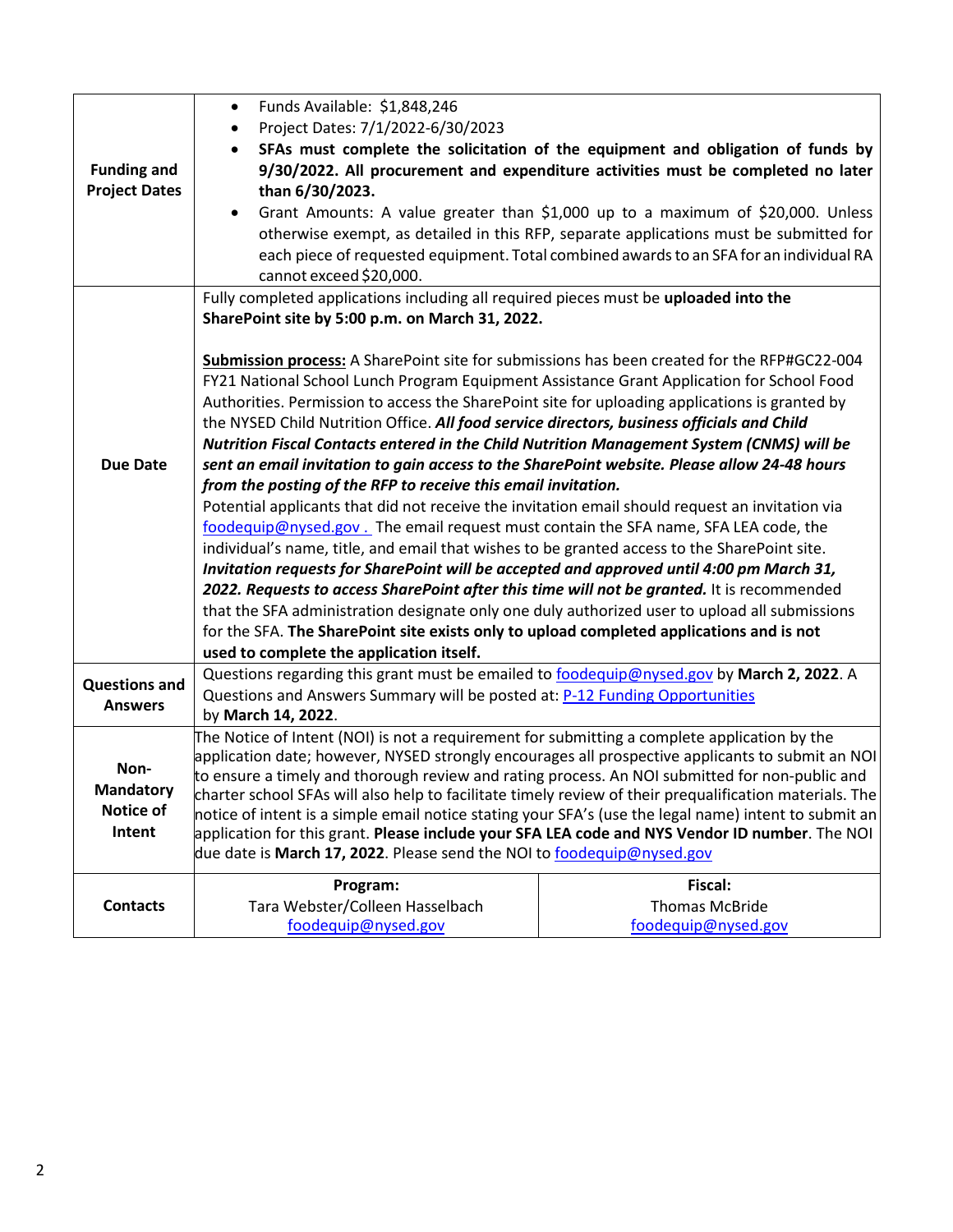In accordance with Federal civil rights law and U.S. Department of Agriculture (USDA) civil rights regulations and policies, the USDA, its Agencies, offices, and employees, and institutions participating in or administering USDA programs are prohibited from discriminating based on race, color, national origin, sex, disability, age, or reprisal or retaliation for prior civil rights activity in any program or activity conducted or funded by USDA.

Persons with disabilities who require alternative means of communication for program information (e.g. Braille, large print, audiotape, American Sign Language, etc.), should contact the Agency (State or local) where they applied for benefits. Individuals who are deaf, hard of hearing or have speech disabilities may contact USDA through the Federal Relay Service at (800) 877-8339. Additionally, program information may be made available in languages other than English.

To file a program complaint of discrimination, complete th[e USDA Program Discrimination Complaint Form, \(](http://www.ocio.usda.gov/sites/default/files/docs/2012/Complain_combined_6_8_12.pdf)AD-3027) found online at[: https://www.usda.gov/oascr/how-to-file-a-program-discrimination-complaint](https://www.usda.gov/oascr/how-to-file-a-program-discrimination-complaint) and at any USDA office, or write a letter addressed to USDA and provide in the letter all of the information requested in the form. To request a copy of the complaint form, call (866) 632-9992. Submit your completed form or letter to USDA by:

- (1) mail: U.S. Department of Agriculture Office of the Assistant Secretary for Civil Rights 1400 Independence Avenue, SW Washington, D.C. 20250-9410;
- (2) fax: (202) 690-7442; or
- (3) email: [program.intake@usda.gov.](mailto:program.intake@usda.gov)

This institution is an equal opportunity provider.

The State Education Department does not discriminate on the basis of age, color, religion, creed, disability, marital status, veteran status, national origin, race, gender, genetic predisposition or carrier status, or sexual orientation in its educational programs, services and activities. Portion of any publication designed for distribution can be made available in a variety of formats, including Braille, large print or audiotape, upon request. Inquiries regarding this policy of nondiscrimination should be directed to the Department's Office for Diversity, Ethics, and Access, Room 530, Education Building, Albany, NY 12234.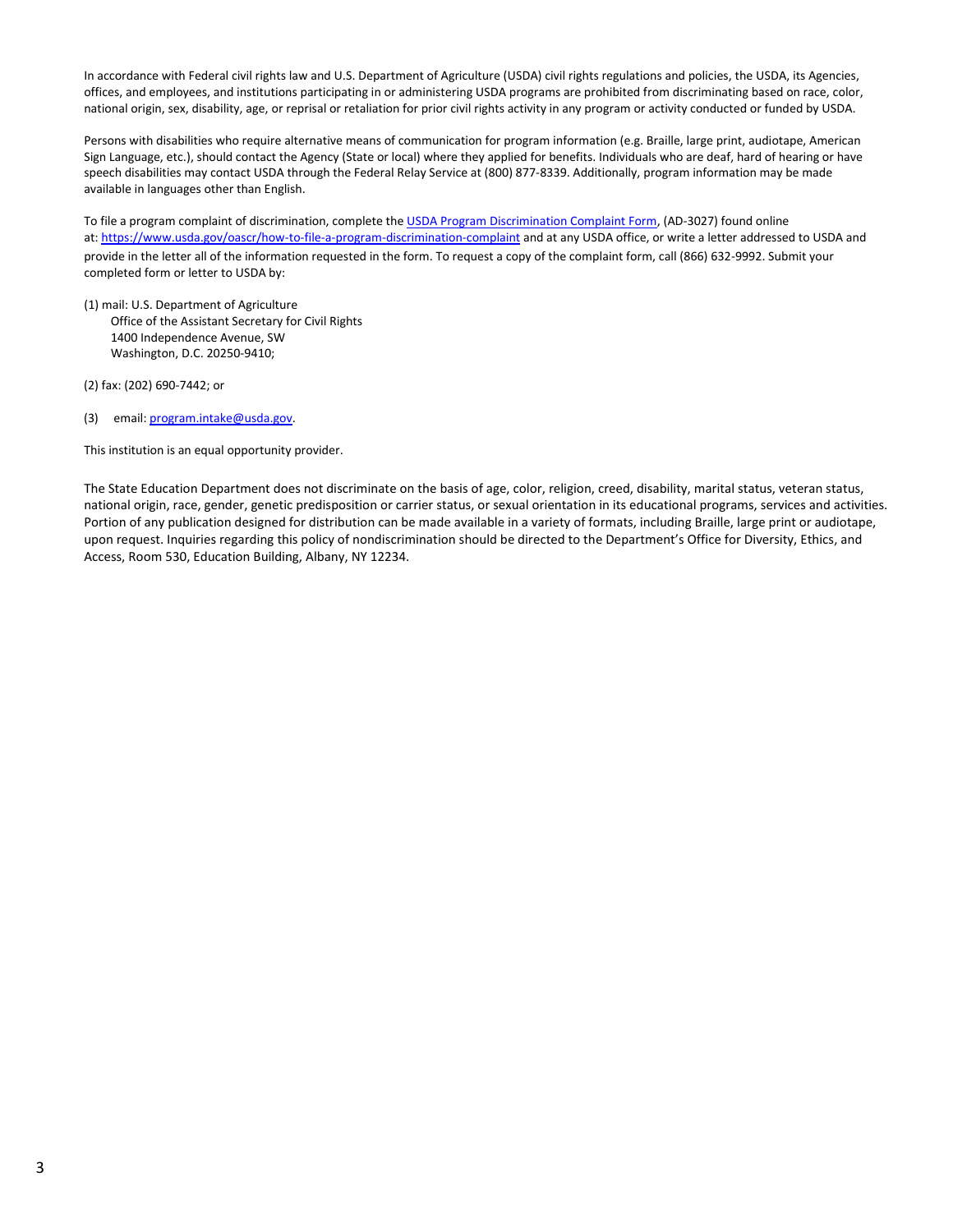# **Table of Contents**

| Minority and Women-Owned Business Enterprise (M/WBE) Participation Goals Pursuant to Article 15-A of the New York State |  |
|-------------------------------------------------------------------------------------------------------------------------|--|
|                                                                                                                         |  |
|                                                                                                                         |  |
|                                                                                                                         |  |
|                                                                                                                         |  |
|                                                                                                                         |  |
|                                                                                                                         |  |
|                                                                                                                         |  |
|                                                                                                                         |  |
|                                                                                                                         |  |
|                                                                                                                         |  |
|                                                                                                                         |  |
|                                                                                                                         |  |
|                                                                                                                         |  |
|                                                                                                                         |  |
|                                                                                                                         |  |
|                                                                                                                         |  |
|                                                                                                                         |  |
|                                                                                                                         |  |
| FY 2021 National School Lunch Program Equipment Assistance Grant for School Food Authorities Selection Criteria Form20  |  |
|                                                                                                                         |  |
|                                                                                                                         |  |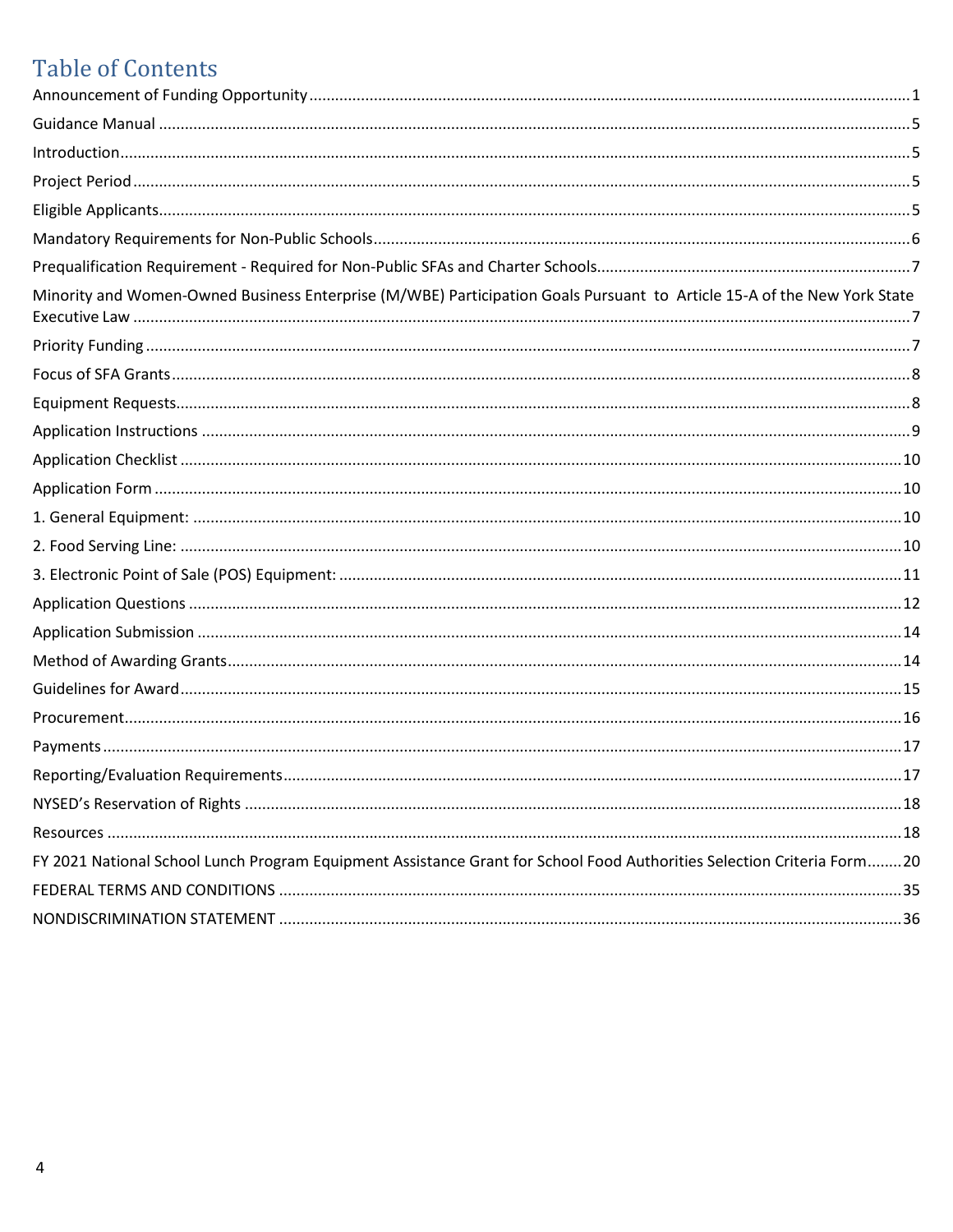#### **THE STATE EDUCATION DEPARTMENT** / THE UNIVERSITY OF THE STATE OF NEW YORK / ALBANY, NY 12234



Office of P-20 Education Policy 89 Washington Avenue Room 375 EBA Albany, NY 12234 www.cn.nysed.gov

# FY 2021 National School Lunch Program Equipment Assistance Grant for School Food Authorities

# **Guidance Manual**

# <span id="page-4-1"></span><span id="page-4-0"></span>**Introduction**

The Fiscal Year (FY) 2021 Consolidated Appropriations Act has provided funding in the amount of \$30,000,000 to be distributed to State Agencies (SAs) that will competitively award equipment assistance grants to eligible School Food Authorities (SFAs) participating in the National School Lunch Program (NSLP).

**The SFA will apply on behalf of their eligible Recipient Agencies (RAs). Unless otherwise exempt, as detailed in this Request for Proposals (RFP), the SFA will submit a separate application for each piece of requested equipment for an eligible RA.**

These funds will allow SFAs to purchase equipment to serve healthier meals that meet the meal patterns, with emphasis on more fruits and vegetables in school meals; improve the overall quality of meals, improve food safety; and expand access and help to support the establishment, maintenance, or expansion of the School Breakfast Program (SBP).

The equipment purchased with the FY 2021 NSLP Equipment Assistance Grant must be used to support the federally assisted school meals programs. **Equipment may not be purchased exclusively for programs outside of the federally assisted school meals programs.** When a RA participates in other school meal programs [such as the School Breakfast Program (SBP), Afterschool Snack Program (ASP), Fresh Fruit and Vegetable Program (FFVP), Summer Food Service Program (SFSP)], in addition to the NSLP, those other meals programs may benefit from equipment purchased with FY 2021 NSLP Equipment Assistance Grant funds. For example, if an RA participating in the NSLP and SBP purchases a new refrigerator with the FY 2021 NSLP Equipment Assistance Grant funds, food items for both federal programs may be stored in the refrigerator.

This project has been funded at least in part with federal funds from the U.S. Department of Agriculture. The contents of this publication do not necessarily reflect the view or policies of the U.S. Department of Agriculture, nor does mention of trade names, commercial products, or organizations imply endorsement by the U.S. Government.

# <span id="page-4-2"></span>**Project Period**

**The project period for this grant is 7/1/2022 - 6/30/2023. SFAs must complete the solicitation of the equipment and obligation of funds by 9/30/2022. All procurement and expenditure activities must be completed no later than 6/30/2023.**

# <span id="page-4-3"></span>**Eligible Applicants**

All SFAs are eligible to apply for funding for their RAs that participate in the NSLP, including public school districts, non-profit nonpublic schools, charter schools and residential childcare institutions in New York State.

Applicants should review the RFP in its entirety to ensure the application is completed accurately.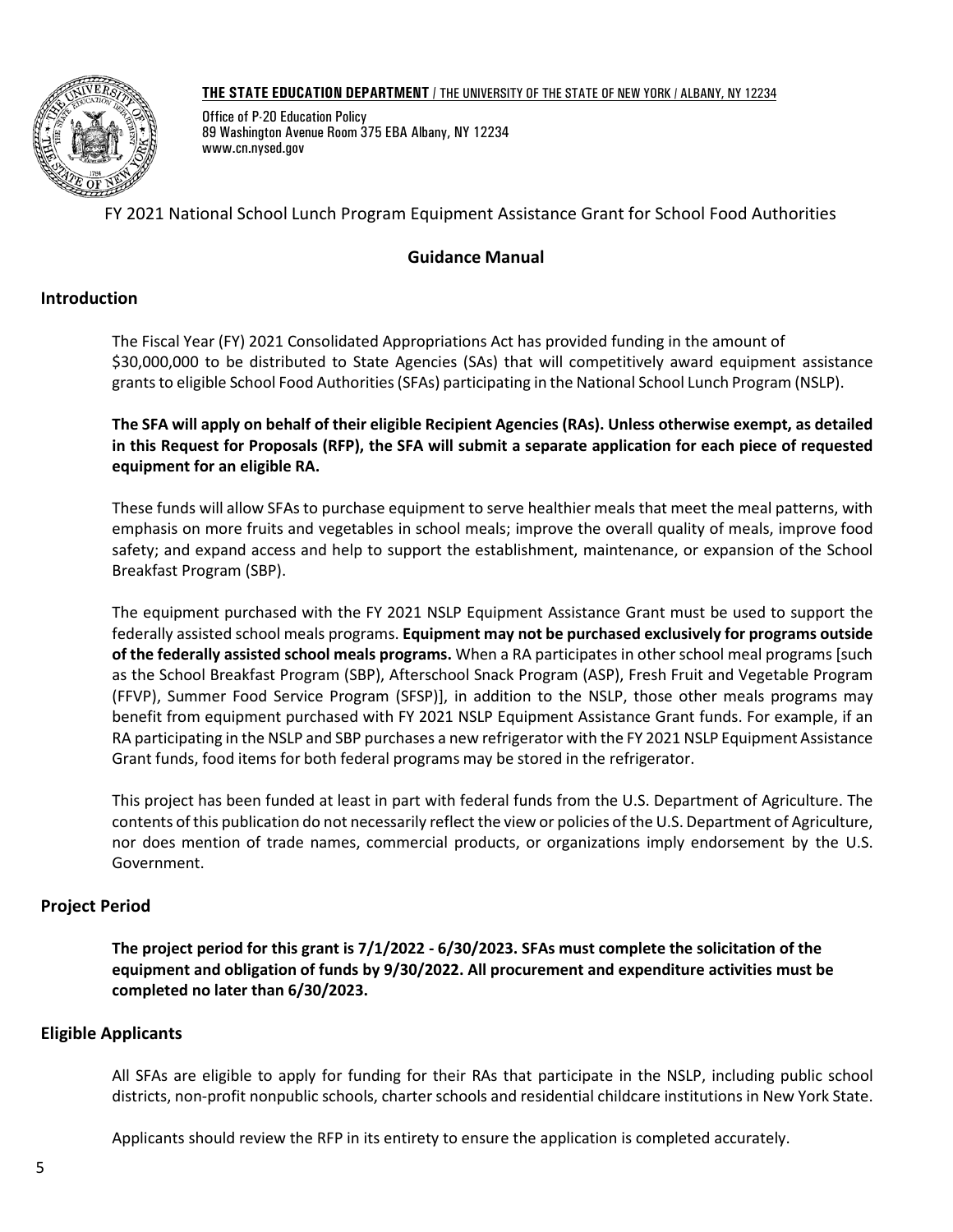**Note:** For School Year 2021-2022, any SFA/RA with a previously approved State agency agreement on file to operate NSLP is eligible to apply for the FY21 NSLP Equipment Assistance Grant while utilizing the flexibilities granted under the current Seamless Summer Option (SSO) Nationwide Waiver.

New SFAs and new RAs in their first year of operation must receive formal approval by the New York State Education Department (NYSED) Child Nutrition Program Office to participate in the NSLP by the submission deadline of March 31, 2022, at 5:00 p.m. for the FY 2021 NSLP Equipment Assistance Grant Application to be eligible to apply forfunding.

Selected SFAs/RAs must operate the NSLP and be in good standing with all Child Nutrition Programs.

Failure to abide by the requirements and regulations of all Child Nutrition Programs and/or termination from any federal or state Child Nutrition Program prior to award and/or throughout the grant award period may result in ineligibility and/or immediate loss of the awarded grant and disallowance of Equipment Grant reimbursements and recoupment of equipment grant funding. Termination from the NSLP prior to award and/or throughout the grant award period will result in immediate loss of the awarded grant and disallowance of Equipment Grant reimbursements.

# <span id="page-5-0"></span>**Mandatory Requirements for Non-Public Schools**

**Non-public schools must submit mandatory required documents with their application for the application to be eligible. Applications that do not contain required documentation as described below will be disqualified and will not be considered.** 

**The following documents are required:**

**Non-Public Schools only:**

1. A copy of the **RA's current Certificate of Occupancy** or other documentation from the local government authority having jurisdiction for determining compliance with applicable Building Codes of New York State. The Certificate of Occupancy, or other documentation, must be current and demonstrate that the building has been approved for use as a school in accordance with the appropriate provisions of such code.

## **AND**

2. A **current building Fire Inspection indicating no violations** from the local government authority having jurisdiction for determining compliance with applicable Fire Codes of New York State. The building Fire Inspection must demonstrate that the building has been inspected and approved with no violations within the 12 months preceding the date of application in accordance with the appropriate provisions of such code.

Fire Inspections that indicate violations will NOT be accepted and will result in disqualification of the application.

\*Both documents must be in the SFA/RA name. However, if the Certificate of Occupancy and/or the building Fire Inspection is in the building landlord's name, the SFA may submit a current lease agreement that indicates that the SFA/RA rents space in the building at the time of application. The lease agreement must list the specific space the entity is entitled to occupy (floors, classrooms, kitchen, common spaces, etc.) and must include the dates, terms, conditions and rent amount. If a Certificate of Occupancy or building Fire Inspection is submitted in a name other than the SFA/RA name and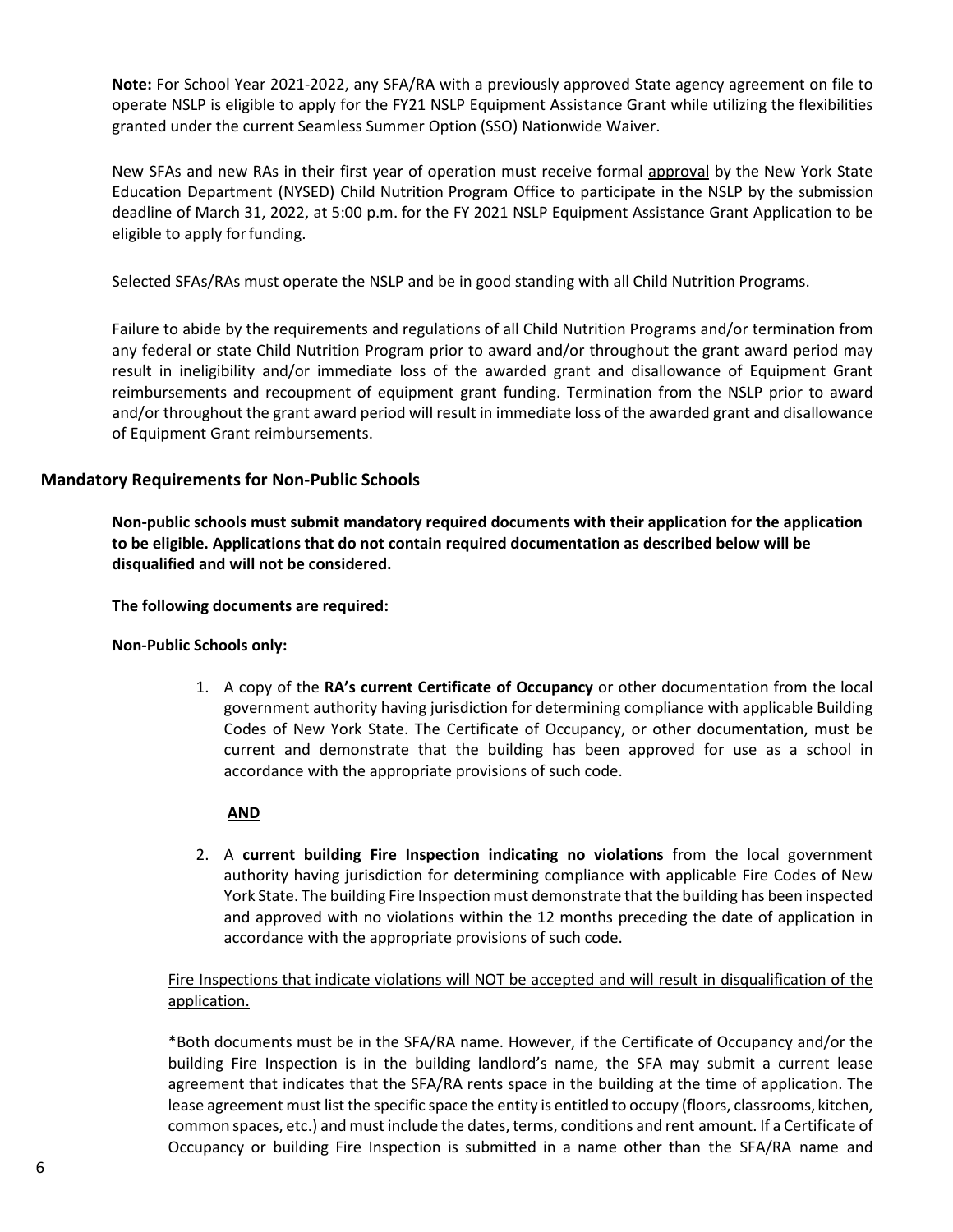documentation to support the landlord/tenant relationship is not submitted, the documents will not be accepted, and the application will be disqualified.

# <span id="page-6-0"></span>**Prequalification Requirement - Required for Non-Public SFAs and Charter Schools**

The State of New York has implemented a statewide prequalification process (described on the [Grants](https://grantsmanagement.ny.gov/resources-grant-applicants) [Gateway](https://grantsmanagement.ny.gov/resources-grant-applicants) website) designed to facilitate prompt contracting for not-for-profit vendors. All not-for-profit vendors are required to prequalify by the grant application deadline in order to receive an award under this RFP. This includes all currently funded not-for-profit institutions that have already received an award and are in the middle of the program cycle. Please review the additional information regarding this requirement below.

## **Please be advised, this requirement applies to all non-public schools and to all charter schools.**

Pursuant to the New York State Division of the Budget bulletin H-1032, not-for profit organizations must Prequalify to do business with New York State agencies before they can compete for State grants. The process allows nonprofits to address questions and concerns prior to entering a competitive bid process. Nonprofits are strongly encouraged to begin the Prequalification process as soon as possible.

To become prequalified, a nonprofit must register with Grants Gateway and complete an online Prequalification application. This includes completing a series of forms by answering basic questions regarding the organization and uploading key organizational documents.

Detailed information on how to register with the Grants Gateway and become prequalified is available on the [Grants Management](https://grantsmanagement.ny.gov/) website.

**Disclaimer:** Generally, it takes *5-10 business days from the receipt of complete Prequalification applications to conduct a review. However, volume is significantly higher in the months of December, November and May of the year. If supplementary information or updates are required, review times will be longer. Due to the length of time this process could take to complete, it is advised that nonprofits Prequalify as soon as possible. Failure to successfully complete the Prequalification process early enough may result in a grant application being disqualified.*

**Applications received from nonprofit applicants that are not Prequalified in the Grants Gateway by 5:00 PM Eastern Time on the proposal due date of March 31, 2022, cannot be evaluated. Such proposals will be disqualified from further consideration.**

# <span id="page-6-1"></span>**Minority and Women-Owned Business Enterprise (M/WBE) Participation Goals Pursuant to Article 15-A of the New York State Executive Law**

NYSED has not established M/WBE goals for this grant. Nevertheless, NYSED remains committed to promoting the participation of certified Minority and Women-Owned Business Enterprisesto the greatest extent possible. Therefore, NYSED strongly encourages applicants to seek New York State certified M/WBE subcontractors at a participation rate of 30%.

## <span id="page-6-2"></span>**Priority Funding**

#### **Previously Awarded RAs**

RAs that did **not** receive a previous grant award through the FY 2018, FY 2019 or FY 2020 National School Lunch Program Equipment Assistance Grant for School Food Authorities will receive an extra 10 points toward their overall score. Though priority for funding will be given to RAs that meet this criterion, RAs that received a grant award in those three years are not excluded and may still apply.

A list of RAs that previously received an equipment grant is available at: Previous Food Service Equipment Grant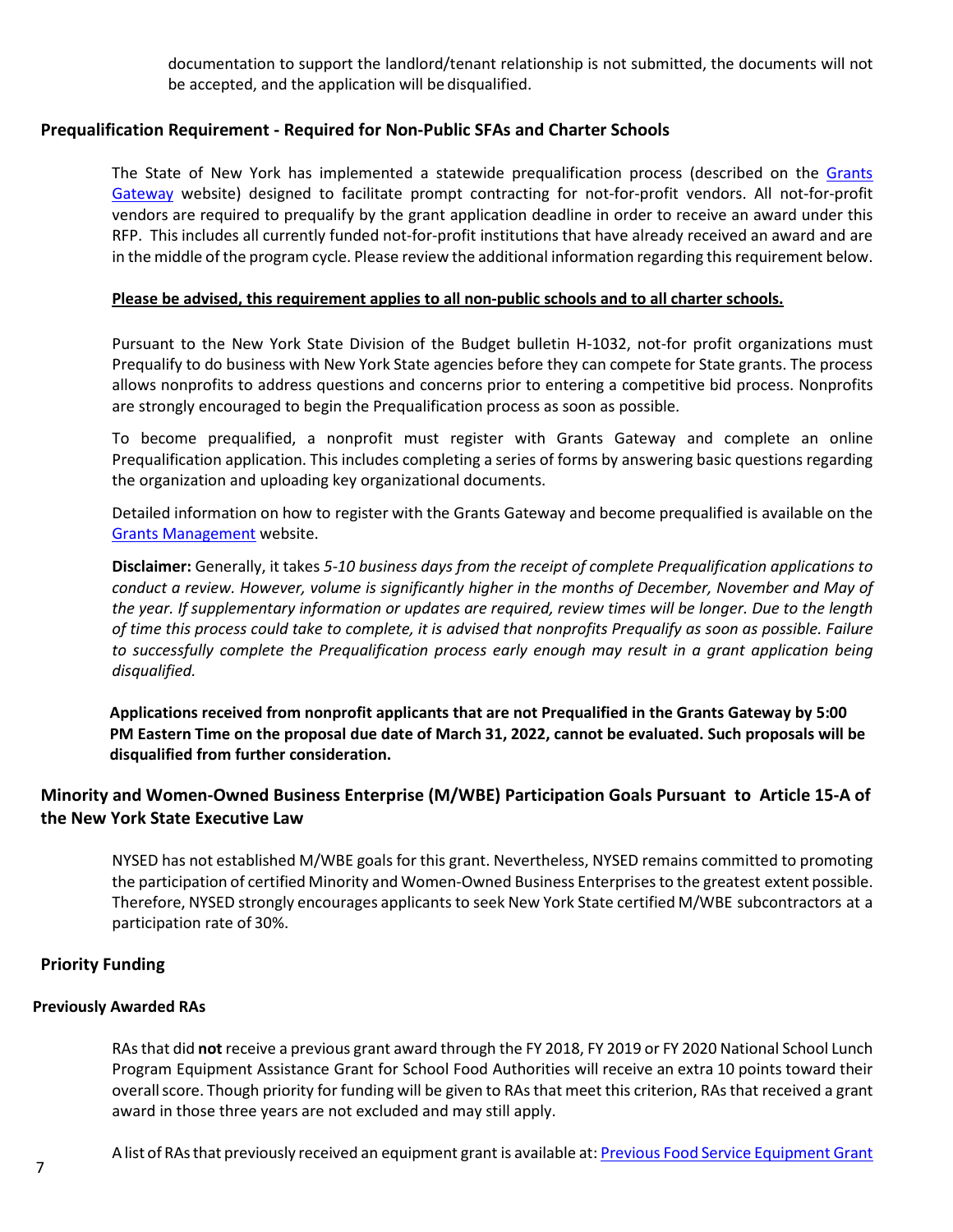## **[Recipients](http://www.cn.nysed.gov/common/cn/files/fy21prefsequipgrantrecip.pdf)**

For central kitchens, if none of the RAs served by the central kitchen received a previous equipment grant as described above, the application will receive an additional 10 points toward their overall score.

For Point of Sale (POS) Equipment requests, if none of the RAs listed on the application received a previous equipment grant as described above, the application will receive an additional 10 points toward the overall score.

**Please note, unlike previous year grants, there will be no bonus points provided for RAs where at least 50% of enrolled students qualify for free or reduced-price school meals or for RAs with a high level of participation in the NSLP.** 

## <span id="page-7-0"></span>**Focus of SFA Grants**

**The equipment request and grant application submission must address how the equipment improves the quality of school meals.**

**The application will also address one focus area from the following:**

• **Focus 1: Food Safety**

Equipment that improves the safety of food served in the school nutrition programs (e.g., cold/hot holding equipment, dishwashing equipment, refrigeration, milk coolers, freezers, blast chillers, etc.)

• **Focus 2: Serving Healthier School Meals**

Equipment that allows for preparing, cooking, and serving healthier school meals and increasing nutritional quality (e.g., salad bars, steaming equipment, refrigeration units).

• **Focus 3: Expanded Participation in NSLP and/or SBP** 

Equipment that allows SFAs to support expanded participation in the NSLP and/or SBP (e.g., equipment for serving meals in a non-traditional setting or to better utilize cafeteria space or equipment that will help to support the establishment, maintenance, or expansion of the SBP.)

## <span id="page-7-1"></span>**Equipment Requests**

Regulations at 2 CFR Part 200.33 define equipment as tangible personal property, having a useful life of more than one year and a per-unit acquisition cost which equals or exceeds the lesser of the capitalization level established by the non-Federal entity for financial statement purposes, or \$5,000 per unit. **However, for the FY 2021 NSLP Equipment Assistance Grant, Congress has specified that the threshold for the purchase of equipment has been lowered to \$1,000.** This definition will be used for purposes of this grant and recording of equipment costs.

Equipment requests may include new equipment, used equipment, and replacement of equipment with a **per item acquisition cost greater than \$1,000**. This grant does not apply to equipment that has already been purchased. SFAs may receive up to \$20,000 in equipment for each eligible RA.

Multiple items whose per-unit acquisition cost is less than \$1,000 may not be combined to meet the minimum value of greater than \$1,000.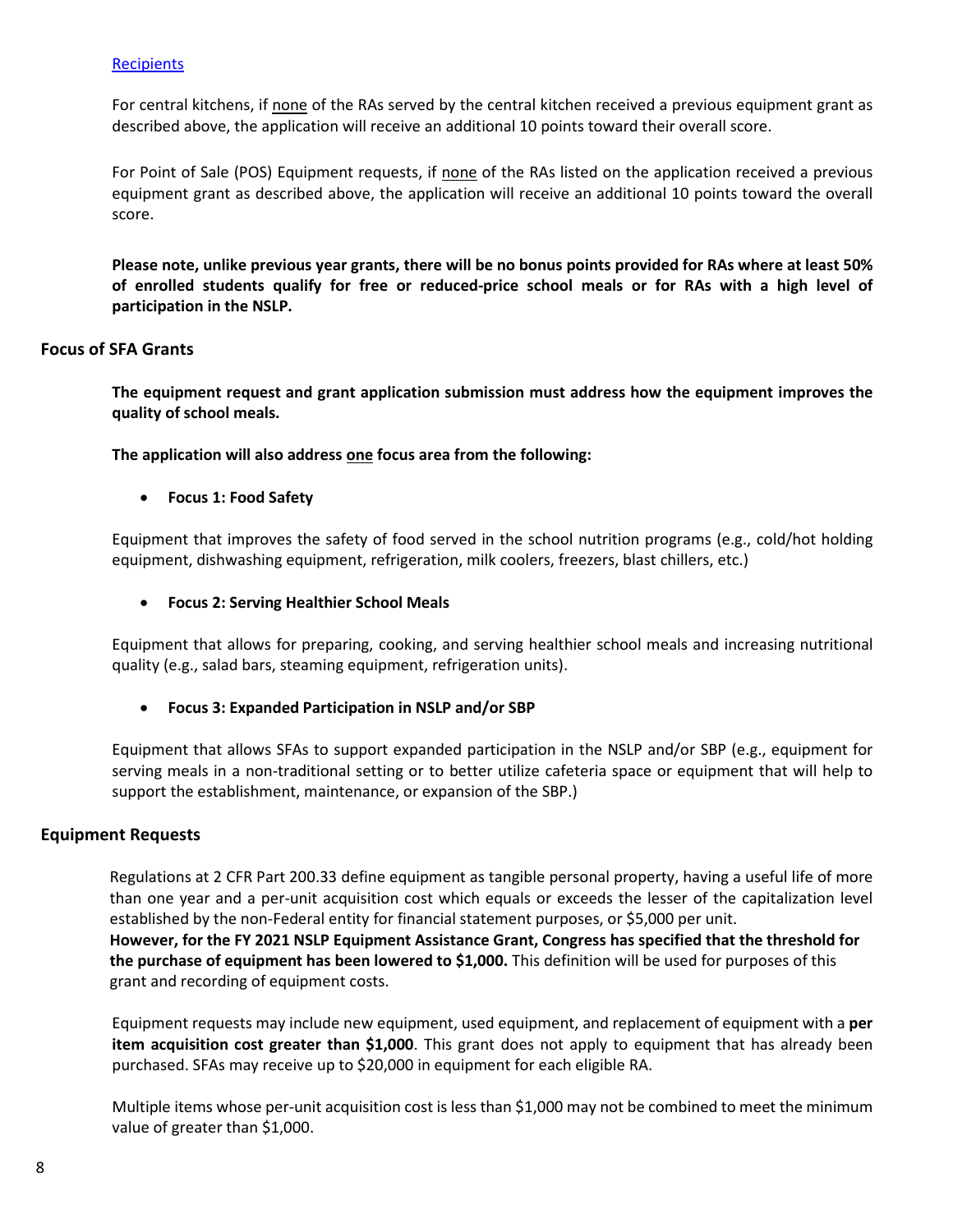Under no circumstance will a grant be awarded for an item that does not have an acquisition cost greater than \$1,000.

## **Grant funding may not be used to purchase items that are used solely for the sale of a la carte products.**

As with all federal funds, the equipment purchases must be necessary, reasonable, and allocable. Using these funds to purchase a walk-in freezer for school nutrition programs is an allowable cost; however, renovation of the school nutrition area would fall under the category of construction costs, which must be charged to the school general fund or capital outlay fund.

New York State must comply with the statutory requirement that grants are to be based on the **need** for equipment assistance in participating Recipient Agencies (RA).

SFAs should consider and address the following factors, as applicable, when answering the grant application questions:

- How the equipment will benefit the school meals programs including contribution to improving quality of school meals
- The availability of existing State and Local funding for equipment purchases
- Age of current food service equipment or lack of appropriate items
- Strategies for adopting cafeteria changes that provide more convenience and appeal to the student
- Opportunities to realize a meaningful impact on nutrition and quality of school meals

# **Acquisition Cost**

Acquisition cost is defined as the net invoice unit price of the property, including the cost of modifications, attachments, accessories, or auxiliary apparatus necessary to make the property usable for the purpose for which it was acquired. Other charges such as the cost of installation, transportation, duty or protective in-transit insurance, shall be included or excluded from the unit acquisition cost in accordance with the grantee's regular accounting practices. The cost of building renovation or construction of school nutrition areas are not included under acquisition costs.

## **Examples of Eligible Equipment Requests**

The following list is intended to serve as a guideline when considering equipment options. SFAs are not limited to the items listed. Equipment requested should contribute to improving your Child Nutrition Programs as evidenced through your application submission.

| <b>Refrigeration Units</b> | Reimbursable Meal Vending Machine |
|----------------------------|-----------------------------------|
| Salad Service Table        | Slicer                            |
| Cold/Hot Holding Equipment | Serving Line Equipment            |
| Prep Tables                | Dishwashing Equipment             |
| <b>Cooking Equipment</b>   | Mixer                             |

Though it is not a requirement, SFAs that are awarded are encouraged to purchase domestically made equipment.

# <span id="page-8-0"></span>**Application Instructions**

Applicants must complete the application form posted with the RFP and provide clear, complete and concise answers that thoroughly demonstrate the equipment item is necessary, meets one of the focus areas of the grant and will benefit the NSLP and/or SBP. Applicants should review the RFP in its entirety to ensure the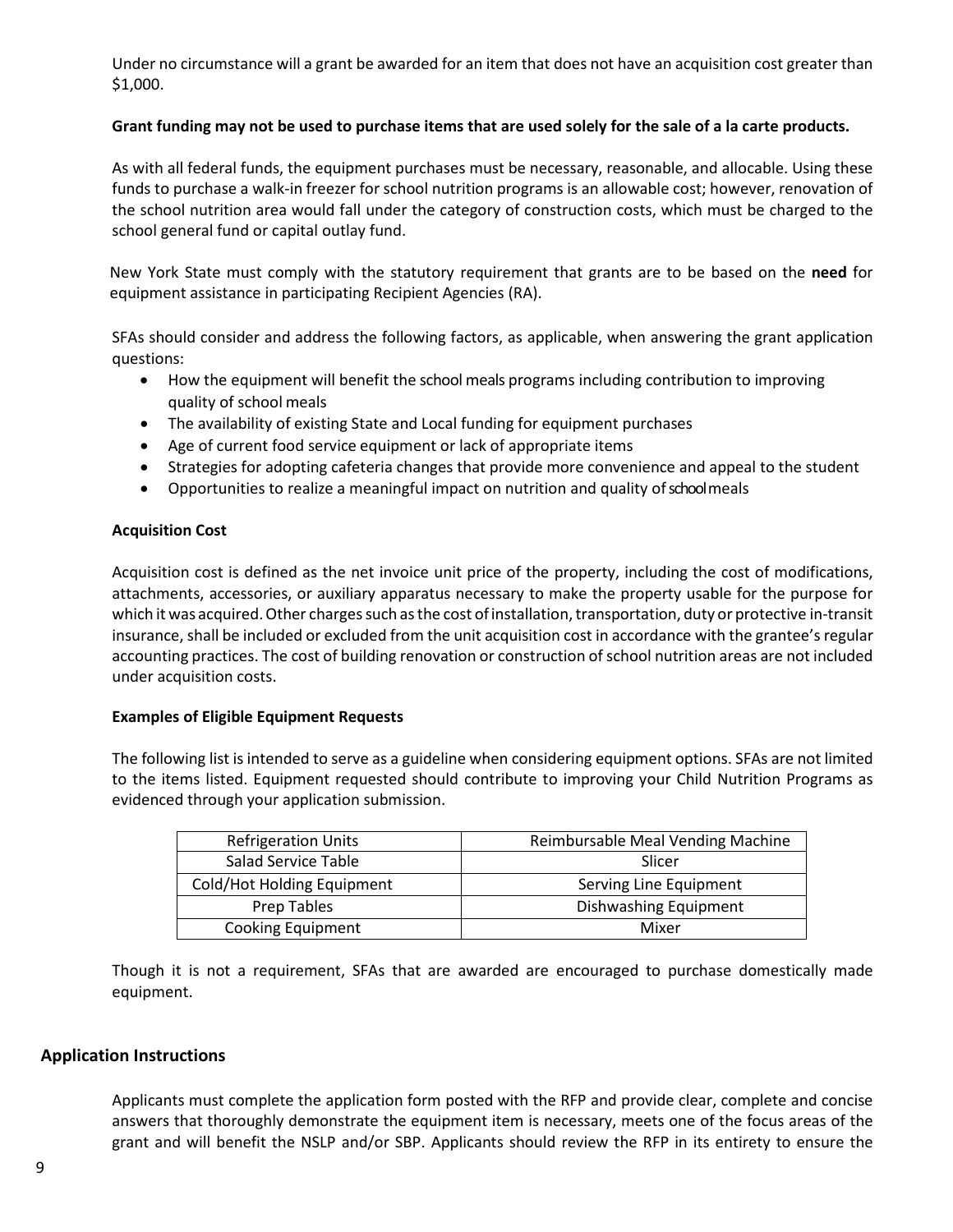application is completed accurately.

# <span id="page-9-0"></span>**Application Checklist**

The application checklist should be used by the SFA to ensure a complete application is submitted and all applicable mandatory requirements have been met.

Each application submitted to the SharePoint submission website shall include the following:

- One thoroughly completed application form (including all parts) as described in this RFP.
- Price quotes, equipment specification sheets and other supporting documentation to substantiate the equipment request.
- **All mandatory requirements for Non-public schools/RAs as described in the "Mandatory Requirements for Non-Public Schools" section of this RFP. If an application for a non-public school does not include the required items as described in this RFP, the application will be disqualified.**

# <span id="page-9-1"></span>**Application Form**

The application form contains 5 required parts. Applicants must provide detailed responses to all questions in Parts 1, 2, 4 and Part 5. Applicants must also sign the certification statement in Part 3.

To begin, applicants must select the type of equipment for which they are applying. Radio buttons for the equipment request will allow the applicant to choose from 3 different equipment types: 1. General Equipment, 2. Entire Serving Line, or 3. Point of Sale (POS) Equipment. Each selection will populate a different equipment request chart in Part 4 that is designed specific to the equipment type request. Questions that are not applicable to the equipment type selected will be hidden or in read-only status.

The 3 equipment types and guidelines to consider when applying for each type are described below:

## <span id="page-9-2"></span>**1. General Equipment:**

The following guidelines must be followed when applying for general equipment:

- Eligible SFAs must apply on behalf of their eligible RAs by selecting the General Equipment option at the beginning of the application.
- SFAs must complete a separate application for each piece of equipment requested for each eligible RA.
	- $\circ$  If a requested piece of equipment is unusable without additional pieces, the SFA may include the accessories on the same application (e.g. a walk-in freezer that requires a compressor to operate) and identify each item in the Equipment Request Chart (Part 4). **However, if the requested piece of equipment can operate alone, then separate applications must be completed for each requested item (e.g. stand-alone milk cooler, salad bar).**
- Requests for multiples of *the same piece of equipment* may be contained within one application for an RA, but *requests for different pieces of equipment at the same RA must be submitted separately.*
- Application requests must be for equipment with a value greater than \$1,000 and as described in the "Equipment Request" section of this RFP.

## <span id="page-9-3"></span>**2. Food Serving Line:**

For the purposes of this RFP, a food serving line is a make-up of equipment pieces that will be combined in the same physical space for use to **directly serve** reimbursable meals to students. These items may include: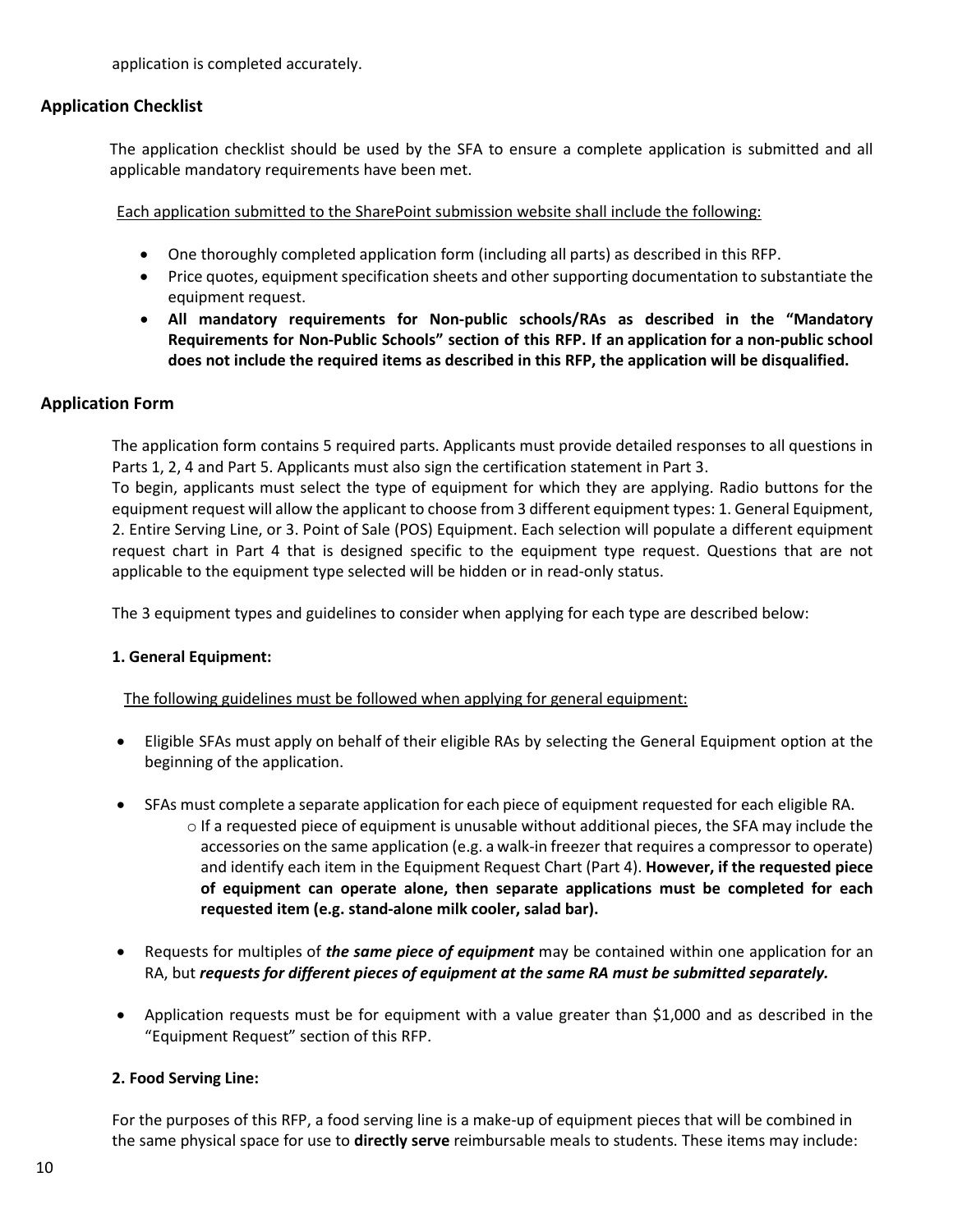hot/cold serving counters, milk cooler, cashier stands, utility carts that link to the serving station, salad bars, self-serve refrigerators/kiosks, and utility tables that connect on the serving line to hold food.

In cases where the SFA wishes to apply for an entire serving line for an RA, all items may be included on one application. However, the SFA may choose to apply for individual pieces of serving line equipment using the application selection for general equipment requests, as described above. Regardless of how the SFA chooses to apply, each application form is reviewed and scored **separately** as described in the "Application Scoring" section of the RFP.

The following guidelines must be followed when applying for an entire Food Serving Line:

- Eligible SFAs must apply on behalf of their eligible RA by selecting the Serving Line Equipment option at the beginning of the application.
- Making the selection Serving Line Equipment should only be done in cases when the entire serving line will be purchased and put into production together and the individual equipment pieces are necessary for the serving line to function.
	- o **Equipmentthatis not used to directly serve reimbursable mealsto students may not be included on the Food Serving Line application.** Cooking equipment and equipment used to prepare food from scratch are not considered part of a food serving line and must be requested by selecting the general equipment request, as described above.
	- $\circ$  For the purposes of this RFP, the following items are not considered a part of a serving line and may not be combined on the same application as other equipment pieces (this list is not all inclusive): cooking equipment (convection ovens, stoves, steamers, etc.), reach-in refrigerators/freezers, heated cabinet/warming unit, rolling racks, etc. **In cases where nonserving line equipment items are included on the same application with serving line equipment, NYSED reserves the right to remove any unallowable or inappropriate items from the request.**
- Each individual piece of equipment must have a value greater than \$1,000 as described in the "Equipment Requests" section of this RFP.

# <span id="page-10-0"></span>**3. Electronic Point of Sale (POS) Equipment:**

SFAs may apply for electronic POS system hardware and/or software to assist in daily food service operations.

Due to the nature of this request, the POS Equipment request selection allows the SFA to apply for POS equipment at multiple RAs on the same application. However, the SFA may choose to apply for POS equipment for individual RAs separately using the selection general equipment requests, as described above. Regardless of how the SFA chooses to apply, each application form is reviewed and scored **separately** as described in the "Application Scoring" section of the RFP.

# The following guidelines must be followed when applying for an Electronic POS System:

- Eligible SFAs must apply on behalf of their eligible RAs by selecting the Electronic Point of Sale (POS) Equipment option at the beginning of the application.
- The individual equipment requests must have a value greater than \$1,000 as described in the "Equipment Requests" section of this RFP. If the SFA will consider the entire POS system (all components together instead of individual pieces) to be equipment for financial statement purposes rather than supplies and materials, the SFA should submit a written statement on letterhead indicating this. If the SFA does not indicate in writing with the application that the individual components of the POS system will be combined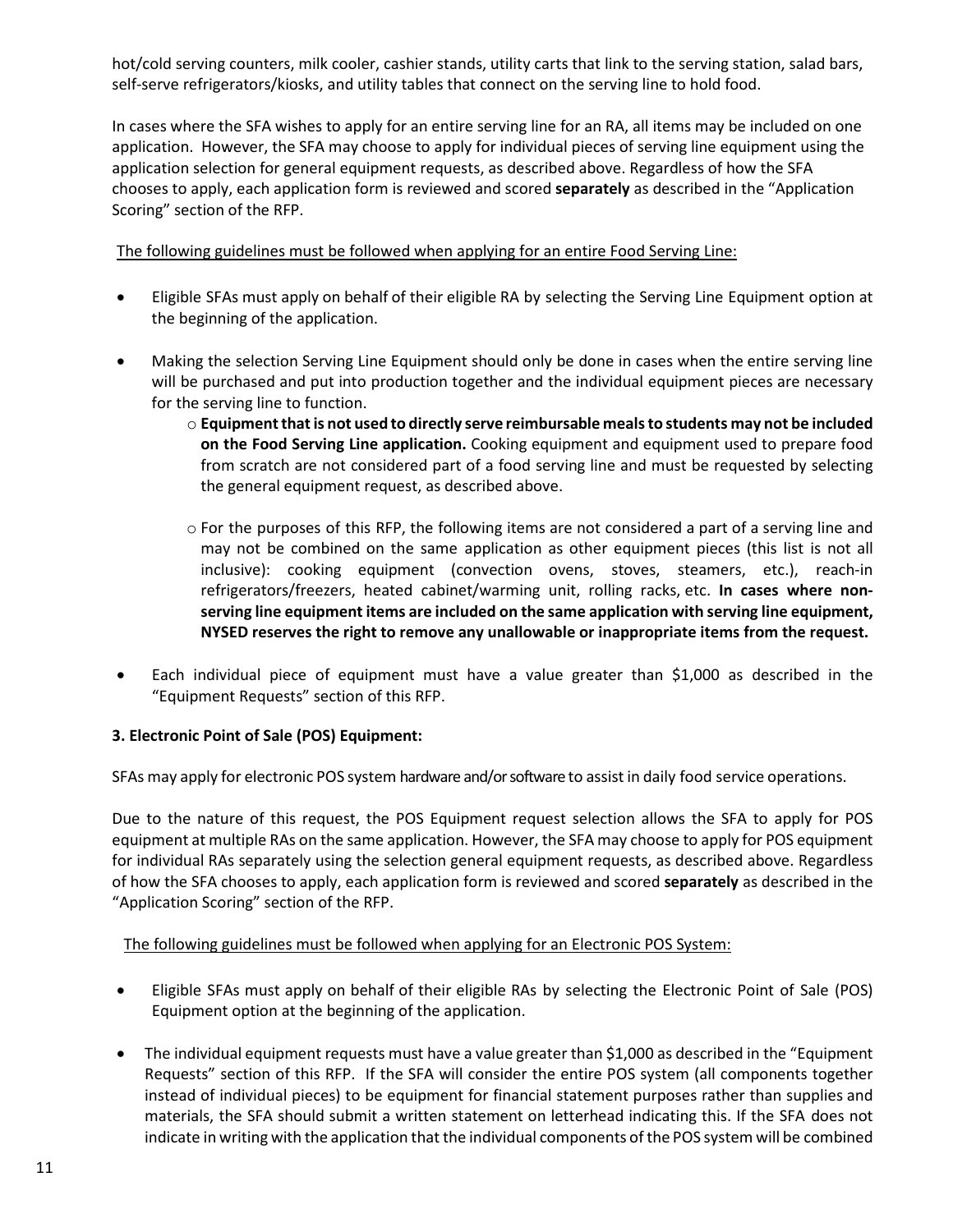and considered equipment, the cost of the individual POS components will be evaluated by SED to determine if each item has a value greater than \$1,000, as required.

# <span id="page-11-0"></span>**Application Questions**

*Applicants will be awarded up to 5 points for clearly identifying the equipment request in Part 4 and up to 44 total points for completing the Questions part of the application (Part 5). Please also see the Selection Criteria Form in this RFP.*

## **5 Required Parts of the Application:**

To begin the application, applicants must select the equipment request type at the top of the application form. Select from the following:

1. General Equipment, 2. Entire Serving Line, or 3. Point of Sale (POS) Equipment.

Next, applicants will navigate through the 5 required Parts of the application form and complete the questions that are applicable to the equipment type selected. The applicable questions will display with the ability for the applicant to enter data.

The 5 Parts of the application form are described below.

- **1. General Information-** Complete all questions in this part thoroughly. If you do not know your SFA/RA name or LEA code, contac[t foodequip@nysed.gov.](mailto:foodequip@nysed.gov)
	- **School Food Authority (SFA)**: indicate the SFA name and the 12-digit LEA Code of the SFA applying on the RA's behalf.
	- **Recipient Agency (RA):** indicate the RA name where the equipment will be placed and the RA's 12-digit LEA Code. **For POS Equipment requests only, the RA information will not appear in Part 1. It will be completed in Part 4 of the application.**
	- The remaining information in this section should be provided by completing all applicable boxes and information.
- **2. Contact Information-** Indicate the appropriate contacts and contact information.

# **3. Certification**

- The SFA should fully read the written certification. Please also read the assurances and the Federal terms and conditions as outlined in this RFP. **The certification must be signed by the SFA's Chief School/Administrative Officer for the application to be considered.** The Food Service Director may not sign the written certification.
- The following administrators are authorized to sign the certification: in cases of public schools – the Superintendent of the school district or their duly authorized designee; in cases of notfor-profit corporations operating recognized non-public schools or in cases of public or private non-profit residential childcare institutions – the officer of the corporation (e.g. Executive Director or their duly authorized designee); and in cases of charter schools – the chief school officer, administrator or their duly authorized designee.
- Applicants must print the certification page to sign and upload as a required document into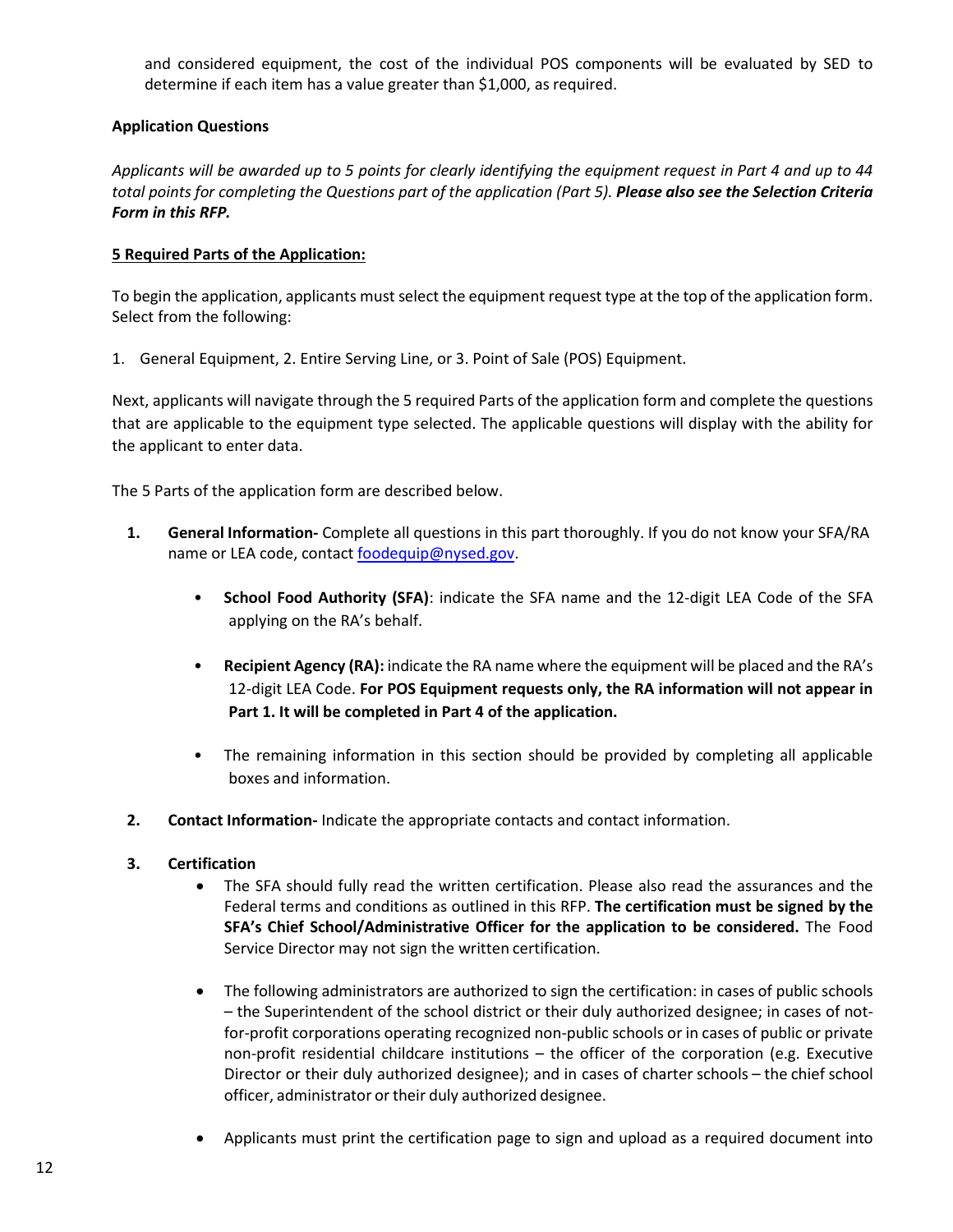Sharepoint.

- **4. Equipment Request**
	- **An Equipment Request chart within Part 4 of the application must be thoroughly completed to identify the equipment item requested and all related costs.**
	- The Equipment Request chart displayed in Part 4 will correspond with the type of equipment request that the applicant selects at the beginning of the application form. Part 4 is designed differently to facilitate the application process for the item(s) requested.
		- **General Equipment:** Separate lines are provided for all associated costs including delivery, installation, disposition, and other. Complete the chart identifying each cost included in the total amount being requested.
		- **Entire Serving Line:** A chart is provided for the applicant to identify all equipment items that will make up the serving line. Complete all fields to identify each item's cost and related information.
		- **POS system:** A chart is provided for the applicant to identify the RA(s) that are requesting the new POS, and the POS equipment requested including cost.
	- Please be specific and accurate. **This section is used to determine if your equipment request is allowable and, if awarded, this section is used to determine the awarded item and awarded amount. Ensure the total equipment cost is correctly calculated.**
	- *Applicants will be awardedup to 5 Pointsfor completing this part.*

# **5. Questions**

- In part 5 of the application, there are 4 required sections of questions. The questions are the same for all three equipment request types. Applicants should review the selection criteria form in this RFP that indicates how the questions portion of the application (Part 5) will be scored.
	- **F** Section 1: Recipient Agency Equipment Needs
	- **Section 2: Quality Improvement**
	- **Fig. 3: Focus Areas** 
		- the applicant will select one focus area that best justifies and explains the need for the requested equipment. **No additional points will be awarded if responses are provided to questions in more than one focus area.** If the SFA provides responses to more than one focus area, points will be awarded for the first focus area addressed only.
		- **Select one of the following:**
			- o **Focus 1: Food Safety**
			- o **Focus 2: Serving Healthier School Meals**
			- o **Focus 3: Expanded Participation**
	- **Section 4: Research and Budget**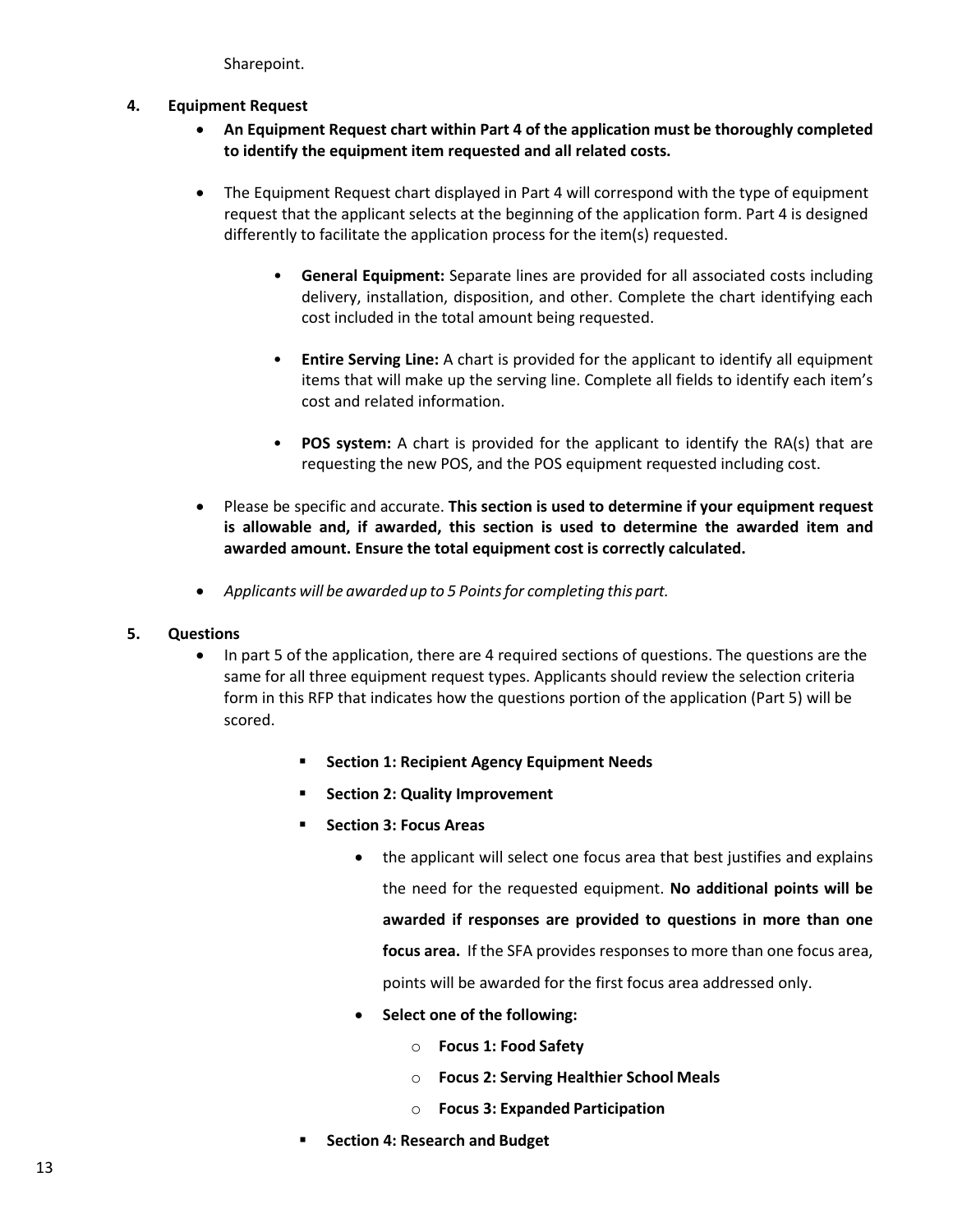# <span id="page-13-0"></span>**Application Submission**

SharePoint will be used to submit completed grant applications. **The SharePoint site exists only to upload completed applications and is not used to complete the application itself.**

SFAs must upload each complete grant application to the SharePoint submission website on or before 5:00pm on the application due date, March 31,2022.

**SFAs submitting multiple applications must submit each application, including all supporting and mandatory documentation specific to that application, separately.** Do NOT scan multiple applications together in one PDF document.

It is recommended that the SFA administration designate only one duly authorized user to upload all submissions for the SFA.

To upload the completed application into the SharePoint submission site, you must first obtain access by emailed invitation. All food service directors, business officials and Child Nutrition Fiscal Contacts entered in the Child Nutrition Management System (CNMS) will be sent an email invitation to gain access to the SharePoint website. Please allow 24-48 hours from the posting of the RFP to receive this email invitation.

If you are not listed in CNMS as a contact type listed above or if you have not received an invitation within 24- 48 hours from this posting, please email [foodequip@nysed.gov t](mailto:foodequip@nysed.gov)o request access. The email must contain: the SFA name; SFA LEA code; and the name, title and email of the individual asking to be granted access. Invitation requests for SharePoint will be accepted and approved until 4:00 pm March 31, 2022. Requests to access SharePoint after this time will not be granted.

## <span id="page-13-1"></span>**Method of Awarding Grants**

#### **Application Scoring**

Each application will be separately reviewed and scored by two reviewers. The scores of the two reviewers will be averaged to obtain the final average score.

A third review will be performed if there is a difference of eight (8) points or more between the two scores. In cases where a third review is necessary, all three scores will be averaged to obtain the final average score.

Applications will be ranked according to score from highest to lowest. In a case where two or more applicants receive the same evaluation score and funds are not available to fully fund those applications, the application that received the highest average score on question 2a under Section 2 of the Selection Criteria Form will be ranked higher. If there is also a tie score on question 2a, the average score for question 1a in Section 1 will be used as the tie-breaker. The Recipient Agency's enrollment from the most recent claim for reimbursement at the time awards are made will be used as a third tie-breaker, if necessary. Using the third tie-breaker, RAs with the highest enrollment will be awarded first.

Awards will be made for applications in rank order of average final score until funds are exhausted or there are no fundable applications remaining.

If any remaining funds are insufficient to award the next-highest ranked eligible application in full, that applicant will be offered a partial award.

## *No SFA may receive more than a combined \$20,000 for an individual Recipient Agency.*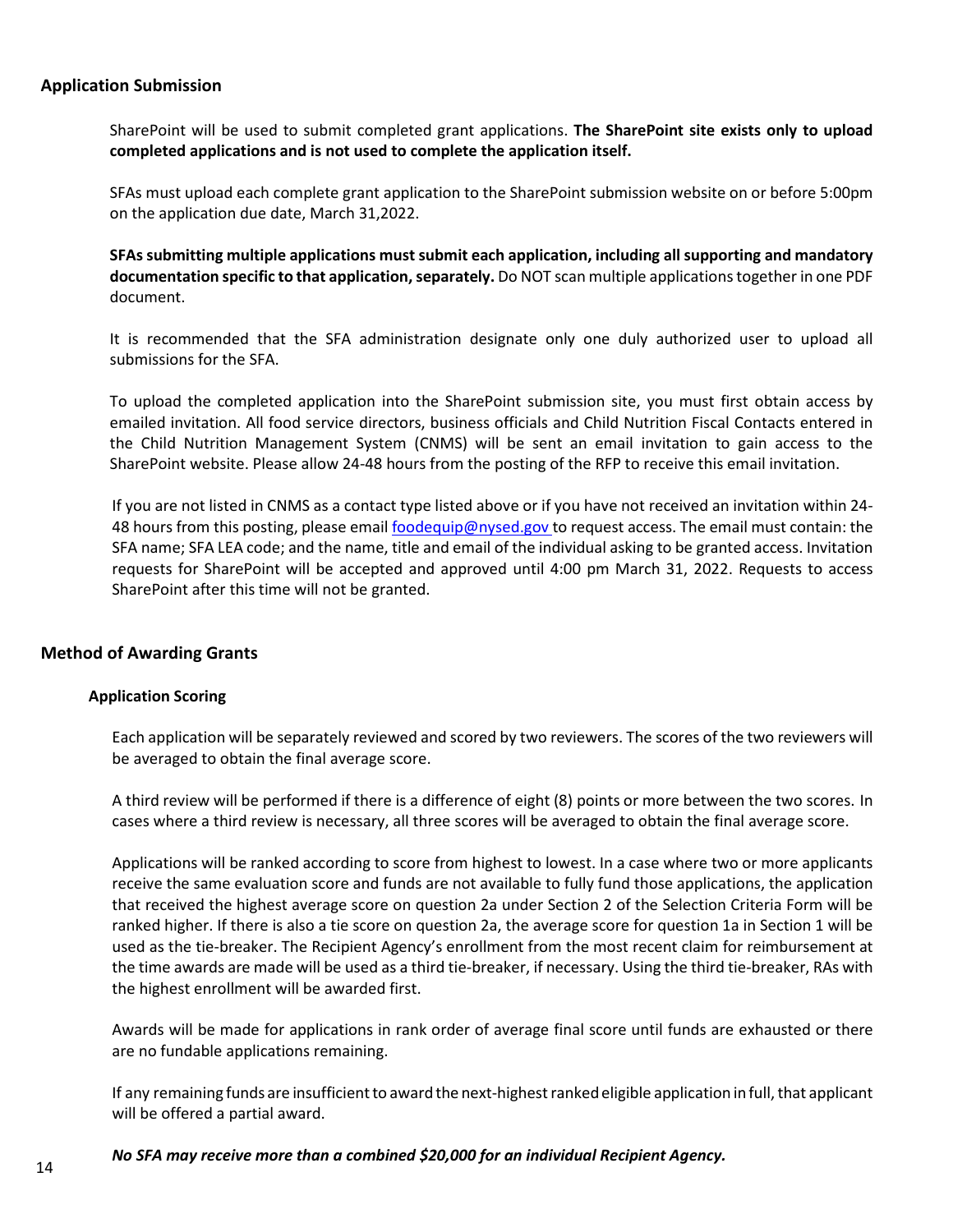NYSED will not consider any unallowable or inappropriate items from the SFA's/RA's requests.

Awards will be made to SFAs for their eligible RAs for specific equipment pieces for specific dollar amounts.

#### **Award Notification**

Equipment grant awards will be posted to the Child Nutrition Knowledge Center (CNKC) website.

**Awarded SFAswill be expected to submit an FS-10 [Budgetform](http://www.oms.nysed.gov/cafe/forms) withan originalsignature at the time of award to formally award the grant funding. The FS-10 form does not need to be submitted as part of the application.** 

Please refer to SED's [Fiscal Guidelines for Federal and State Grants](http://www.oms.nysed.gov/cafe/guidance/guidelines.html) for additional information.

#### **Debriefing Procedures**

All unsuccessful applicants may request a debriefing within fifteen (15) calendar days of receiving notice from NYSED. Applicants may request a debriefing on the selection process regarding this Grant by emailing the request t[o foodequip@nysed.gov.](mailto:foodequip@nysed.gov) The email must include the SFA name and 12-digit LEA code.

A summary of the strengths and weaknesses of the application, as well as recommendations for improvement will be sent to the applicant within ten (10) business days.

#### **Award Protest Procedures**

Applicants who receive a notice of non-award or disqualification may protest the NYSED award decision subject to the following:

- 1. The protest must be in writing and must contain specific factual and/or legal allegations setting forth the basis on which the protesting party challengesthe contract award by NYSED. **The protest must be filed within ten (10) business days of receipt of a debriefing or disqualification letter. The protest letter must be emailed to [foodequip@nysed.gov.](mailto:foodequip@nysed.gov)**
- 2. The NYSED Contract Administration Unit (CAU) will convene a review team that will include at least one staff member from each of NYSED's Office of Counsel, CAU, and the Program Office. The review team will review and consider the merits of the protest and will decide whether the protest is approved or denied. Counsel's Office will provide the applicant with written notification of the review team's decision within seven (7) business days of the receipt of the protest. The original protest and decision will be filed with Office of the State Comptroller when the contract procurement record is submitted for approval and CAU will advise OSC that a protest was filed.
- 3. The NYSED Contract Administration Unit (CAU) may summarily deny a protest that fails to contain specific factual or legal allegations, or where the protest only raises issues of law that have already been decided by the courts.

## <span id="page-14-0"></span>**Guidelines for Award**

## **SFAs must complete all activities (including expending the awarded funding and installation of awarded equipment etc.) within the project period begin and end dates.**

Equipment must be used in the RA building for which it was awarded. Should the SFA determine that the awarded equipment would be better used in another RA under the SFA, at any time, the SFA must notify NYSED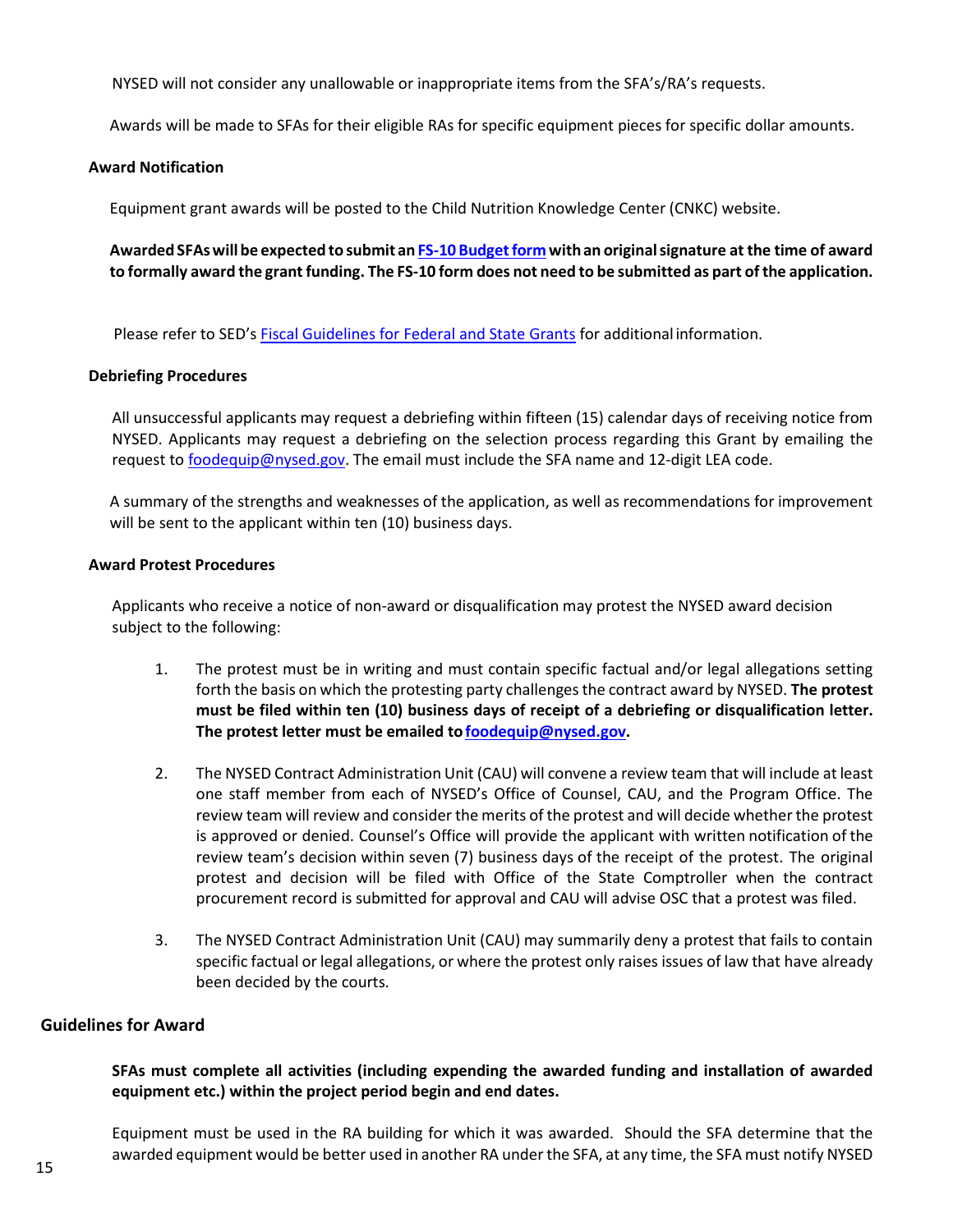Child Nutrition Program office at [foodequip@nysed.gov](mailto:foodequip@nysed.gov) and provide an explanation. NYSED will review the information and provide appropriate guidance.

# **SFAs must notify the NYSED Child Nutrition Program Office of any issues or complications relating to the grant before, during and after the project period.**

The FY 2021 NSLP Equipment Assistance Grants are close-ended grants with fixed budgets. Therefore, the FY 2021 NSLP Equipment Assistance Grants are not part of the child nutrition cluster. Receiving funds from this grant opportunity may put the SFA above the \$750,000 threshold, which would require the SFA to conduct an organization-wide audit in accordance with OMB Circular A-133, instead of a program specific audit. Any recipient that expends \$750,000 or more in Federal funds must conduct a Single Audit in accordance with A-133.

Funds received through this grant cannot be combined with other school nutrition funds and must be tracked and reported separately. **The Catalog of Federal Domestic Assistance (CFDA) number for the equipment assistance grants is 10.579.**

**Please Note:** The terms of the agreement between State agencies and each SFA, require SFAs to retain their program-related records for a period of **three** (**3) years** from the day the SFA's final allowable payment under the contract has been recorded.

# <span id="page-15-0"></span>**Procurement**

As with all federal grant funds, procurement regulations at 7 CFR Part 210.21 and 2 CFR Part 200.317-326 apply and **SFAs must follow regulations at 2CFR Part 200: Subpart E, Cost Principles.**

Equipment competitively procured using these grant funds must be necessary, reasonable and allocable. **All SFAs, including those using the services of a Food Service Management Company, must adhere to the federal, State and local procurement requirements.**

Though it is not a requirement, SFAs that are awarded are encouraged to purchase domestically made equipment.

SFAs should:

- Ensure the purchase system allows for open and free competition.
- Maintain a contract system ensuring contractors comply with the specifications of their contracts or purchase orders
	- Give consideration to contractor integrity, compliance with public policy, record of past performance and financial and technical resources.
- Maintain written selection procedures for procurement process
	- Include a clear and accurate description of requirements for the product that does not unduly restrict competition.
- Make sure all lists of suppliers are current and include enough qualified sources to allow for maximum open and free competition.

It is strongly recommended that SFAs consider the following best practices to assist in upgrading food service equipment to serve healthier meals:

• School officials and local policymakers should work collaboratively with parents, teachers, students and funders to identify and implement strategies for meeting equipment, infrastructure, and training needs.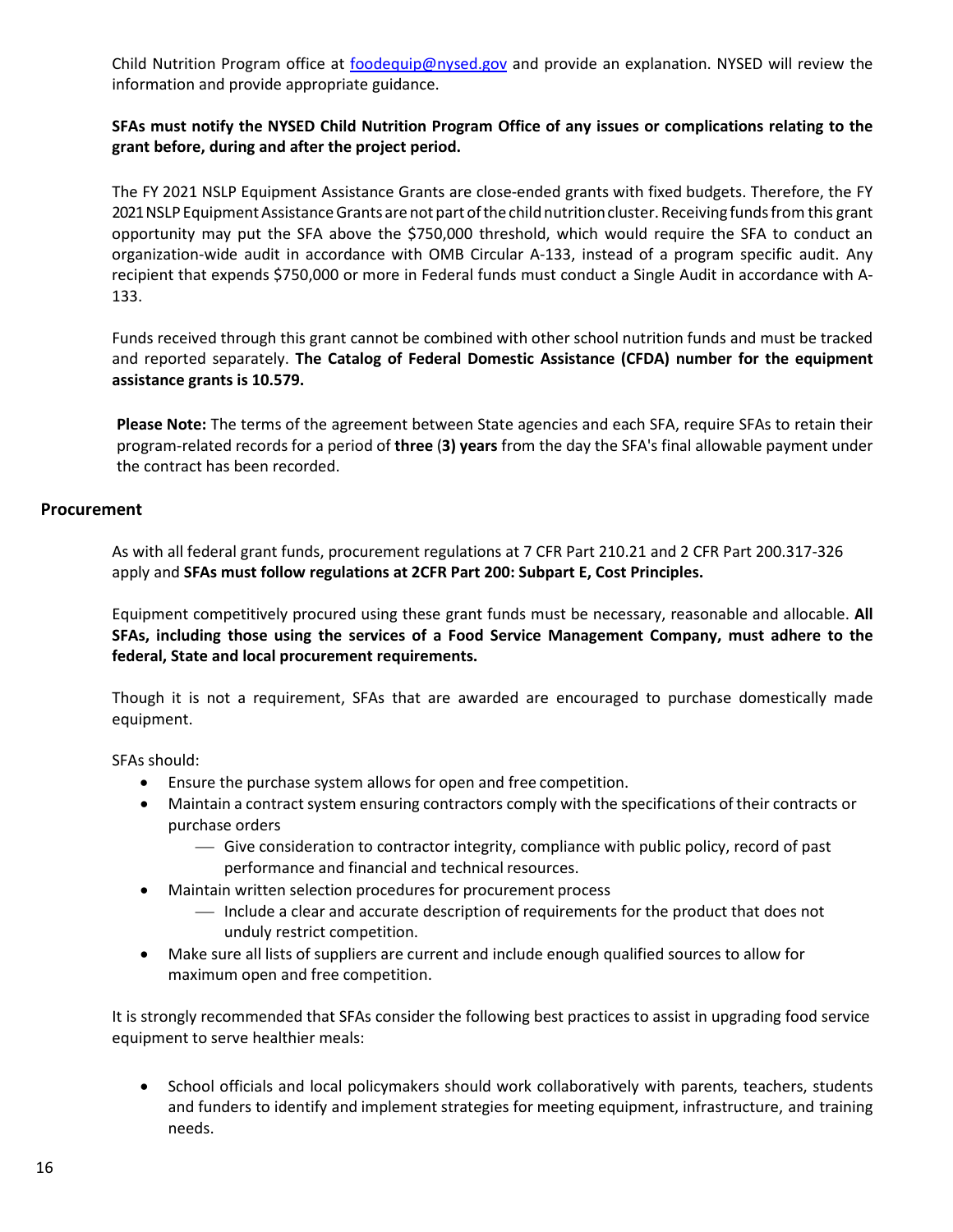• Nonprofit and for-profit organizations that have an interest in improving children's health, education, school infrastructure, and community wellness should provide assistance to schools in acquiring the necessary equipment.

As part of the application, SFAs should document the procurement process for the purchasing of commercial equipment. It is in the best interest of the SFA to thoroughly investigate a variety of options and products.

- Cost of commercial equipment plus installation cost
- Cost for disposal of old equipment
- Specification sheets
- Acquisition Costs:
	- $\circ$  The definition of acquisition cost is the net invoice unit price of the property, including the cost of modifications, attachments, accessories, or auxiliary apparatus necessary to make the property useable for the purpose for which it was acquired. Other charges such as the cost of installation, transportation, duty or protective in-transit insurance, shall be included or excluded from the unit acquisition cost in accordance with the grantee's regular accounting practices.
- Any other necessary costs: labor, installation, etc. (direct labor costs only do not include indirect costs)

#### <span id="page-16-0"></span>**Payments**

Payments will be made on a reimbursement basis and requests for reimbursement should be submitted to NYSED Child Nutrition Program Office as soon as possible after equipment is purchased.

To receive reimbursement, SFAs will be required to submit an FS-10F budget form and include paid purchase invoices/receipts for the awarded/purchased equipment along with the serial number of each piece of equipment.

Please see the [Fiscal Guidelines for Federal and State Grants](http://www.oms.nysed.gov/cafe/guidance/guidelines.html) for additional information.

## <span id="page-16-1"></span>**Reporting/Evaluation Requirements**

Equipment records must be maintained that include the description of the equipment, the serial number or other identification number, the source of the equipment, the title holder, the acquisition date, the cost of the equipment, the location, use and condition of equipment, and any ultimate disposition data including the date of disposal and the sale price of the equipment. SFAs must follow the appropriate equipment disposition guidance and procedures.

SFAs will be required to submit information regarding the equipment grant funds and will be required to complete and submit electronic surveys to the Child Nutrition Program Office.

Along with the items noted above, be prepared to substantiate:

- Progress/Challenges made in expending funds
- Types of equipment purchased
- Total funds expended for each school
- Total obligations and expenditures
- Serial number of purchased equipment
- Impact on the school food service operation of purchased equipment
- Accomplishments and challenges in expenditure activities
- Potential return of equipment
- Reason(s) for unliquidated funds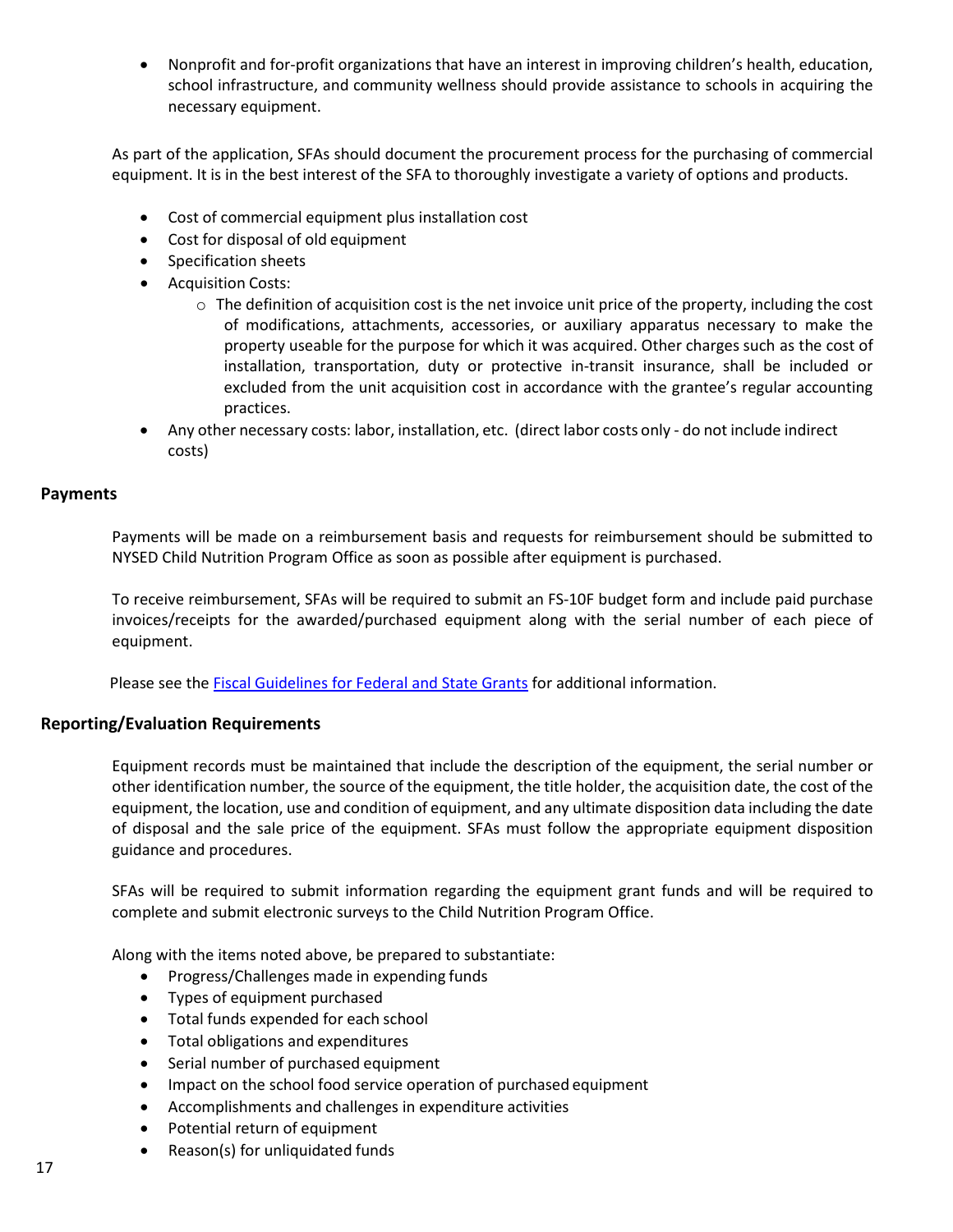• Additional reporting requirements will be forthcoming based on OMB guidance

SFAs are required to make all records pertaining to activities under the grant available for audit/review purposes. SFAs must cooperate with any evaluation of the grant by providing NYSED requested data and access to records. SFAs must also cooperate with any onsite announced or unannounced reviews.

Close-out of the grant award does not affect:

- The right for NYSED to disallow costs and recover funds on the basis of an audit or later review
- Audit requirements
- Property management and disposition requirements
- Record retention requirements

SFAs found out of compliance with the terms of the grant are subject to a corrective action plan and/or immediate loss of the awarded grant and disallowance of Equipment Grant reimbursements and recoupment of equipment grant funding and/or ineligibility for future equipment grants. Termination from the NSLP prior to award and/or throughout the grant award period will result in immediate loss of the awarded grant and disallowance of Equipment Grant reimbursements.

**Please Note:** The terms of the agreement between State agencies and each SFA, require SFAs to retain their program-related records for a period of **three** (**3) years** from the day the SFA's final allowable payment under the contract has been recorded.

# <span id="page-17-0"></span>**NYSED's Reservation of Rights**

NYSED reserves the right to: (1) reject any or all proposals received in response to the RFP; (2) withdraw the RFP at any time, at the agency's sole discretion; (3) make an award under the RFP in whole or in part; (4) disqualify any bidder whose conduct and/or proposal fails to conform to the requirements of the RFP; (5) seek clarifications of proposals; (6) use proposal information obtained through site visits, management interviews and the state's investigation of a bidder's qualifications, experience, ability or financial standing, and any material or information submitted by the bidder in response to the agency's request for clarifying information in the course of evaluation and/or selection under the RFP; (7) prior to the bid opening, amend the RFP specifications to correct errors or oversights, or to supply additional information, as it becomes available; (8) prior to the bid opening, direct bidders to submit proposal modifications addressing subsequent RFP amendments; (9) change any of the scheduled dates; (10) waive any requirements that are not material; (11) negotiate with the successful bidder within the scope of the RFP in the best interests of the state; (12) conduct contract negotiations with the next responsible bidder, should the agency be unsuccessful in negotiating with the selected bidder; (13) utilize any and all ideas submitted in the proposals received; (14) unless otherwise specified in the solicitation, every offer is firm and not revocable for a period of 90 daysfrom the bid opening; (15) require clarification at any time during the procurement process and/or require correction of arithmetic or other apparent errors for the purpose of assuring a full and complete understanding of an offerer's proposal and/or to determine an offerer's compliance with the requirements of the solicitation; (16) request best and final offers.

## <span id="page-17-1"></span>**Resources**

["Procurement Services."](http://www.ogs.state.ny.us/purchase/contact.asp) New York State Office of General Services. This resource is available at <http://www.ogs.state.ny.us/purchase/contact.asp>

*"Equipment Purchasing and Facility Design for School Nutrition Programs,"* **(**National Food Service Management Institute NFSMI 2013) provides information on purchasing equipment for school nutrition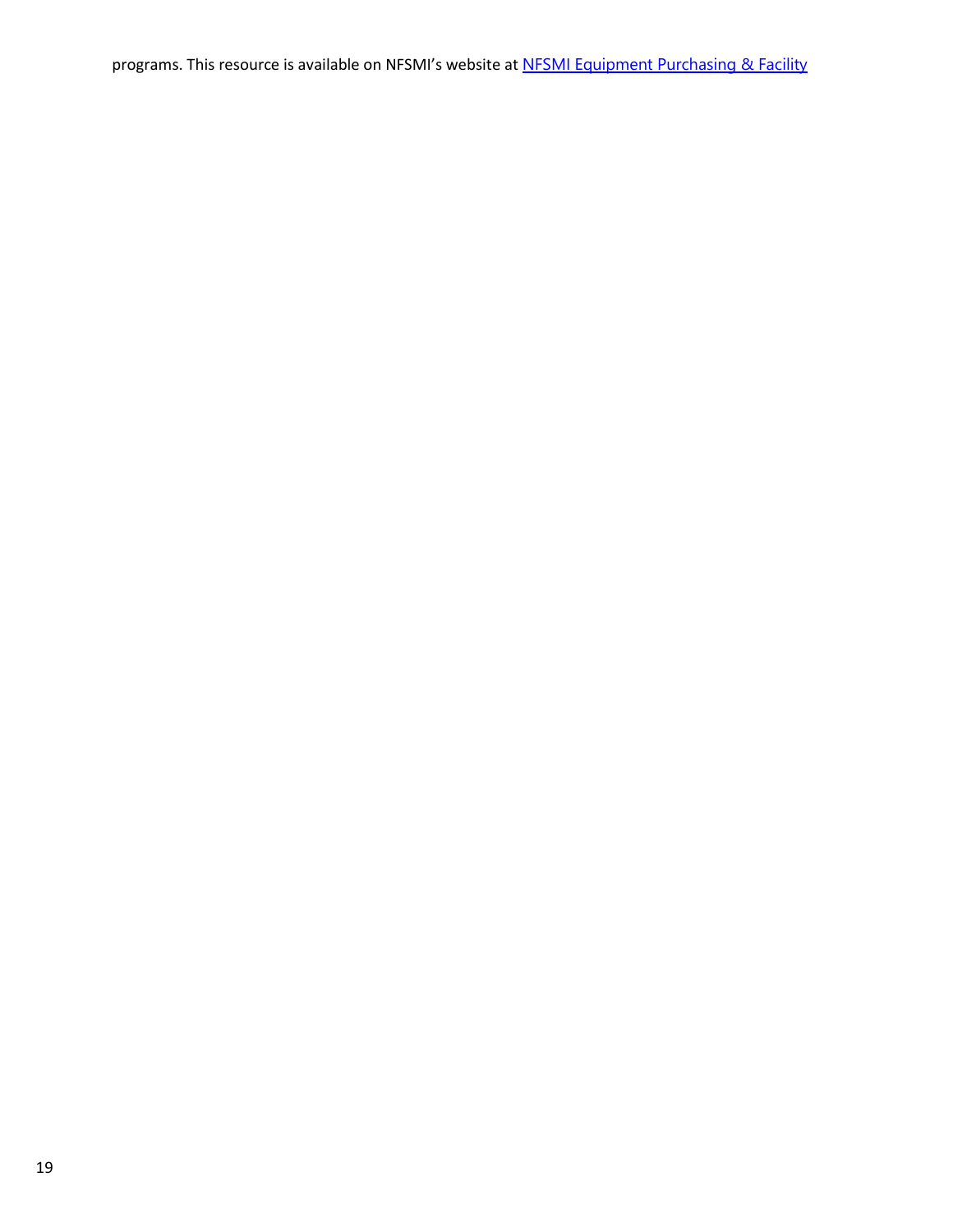#### **THE STATE EDUCATION DEPARTMENT** / THE UNIVERSITY OF THE STATE OF NEW YORK / ALBANY, NY 12234



Office of P-20 Education Policy 89 Washington Avenue Room 375 EBA Albany, NY 12234 www.cn.nysed.gov

## <span id="page-19-0"></span>**FY 2021 National School Lunch Program Equipment Assistance Grant for School Food Authorities Selection Criteria Form**

**RA LEA Code: Application #:** 

| <b>Bonus Points</b>                                                                                                     | <b>Score</b> |
|-------------------------------------------------------------------------------------------------------------------------|--------------|
| Points for previously unawarded RAs:                                                                                    |              |
| If a Recipient Agency has not received a previous grant award through the FY 2018, FY 2019 or FY2020 National School    |              |
| Lunch Program Equipment Assistance Grant for School Food Authorities, give score of 10 points. For central kitchens and |              |
| POS System requests: if all RAs did not receive a previous equipment grant. Give score of 10 points. (10 points)        |              |

| <b>Equipment Request</b>                                                             | <b>Score</b> | <b>Comments</b> |  |
|--------------------------------------------------------------------------------------|--------------|-----------------|--|
| 0 pts = No response, 1-2 pts = Partial response, 3-4 pts = Most information included |              |                 |  |
| 5 pts = All requested information clearly included                                   |              |                 |  |
| Application clearly states requested equipment including make/model,                 |              |                 |  |
| size, primary use, and cost (5 Points)                                               |              |                 |  |
|                                                                                      |              |                 |  |

| <b>Section 1: Recipient Agency Equipment Needs</b>                                                                                                                                                                 | <b>Score</b> | Comments |
|--------------------------------------------------------------------------------------------------------------------------------------------------------------------------------------------------------------------|--------------|----------|
| 0 pts = No response, 1-4 pts = Partial or Generalized Response                                                                                                                                                     |              |          |
| 5-7 pts = Adequate Response, 8-10 pts = Thorough and Detailed Response                                                                                                                                             |              |          |
| 1a. Application includes a full detailed description of why the current<br>equipment or lack of equipment is not meeting the needs of the NSLP. The<br>answer indicates the age of existing equipment. (10 Points) |              |          |

| <b>Section 2: Quality Improvement</b>                                        | <b>Score</b> | Comments |
|------------------------------------------------------------------------------|--------------|----------|
| 0 pts = No response, 1-4 pts = Partial or Generalized Response               |              |          |
| 5-7 pts = Adequate Response, 8-10 pts = Thorough and Detailed Response       |              |          |
| 2a. There is a detailed and credible justification of how the equipment will |              |          |
| improve the overall quality of meals and specific improvements (cooking      |              |          |
| methods, appearance, taste, new items/recipes, nutritional quality) are      |              |          |
| indicated. (10 Points)                                                       |              |          |

\*Reviewer: For Section 3, Check the focus area that the SFA selected and give a score for the questions in the selected focus area. Check the "N/A" box if the SFA did not complete the questions for the focus area. **If the SFA provided responses to more than one focus area, award points for the first focus area addressed only.**

| Section 3: The SFA selected: $\Box$ Focus 1- Food Safety                                                                                                                                      |               | <b>Score</b> | <b>Comments</b> |
|-----------------------------------------------------------------------------------------------------------------------------------------------------------------------------------------------|---------------|--------------|-----------------|
| 0 pts = No response, 1-2 pts = Partial or Generalized Response<br>3-4 pts = Adequate Response, 5-6 pts = Thorough and Detailed Response                                                       |               |              |                 |
| 3a. Justification explains how the equipment will improve safety<br>of preparing, serving and/or storing food? The answer indicates<br>health department citations, if applicable. (6 Points) | $\square$ N/A |              |                 |
| 3b. Justification explains the challenges the RA is currently<br>experiencing related to the safety of preparing, serving<br>and/or storing food. (6 Points)                                  | $\Box$ N/A    |              |                 |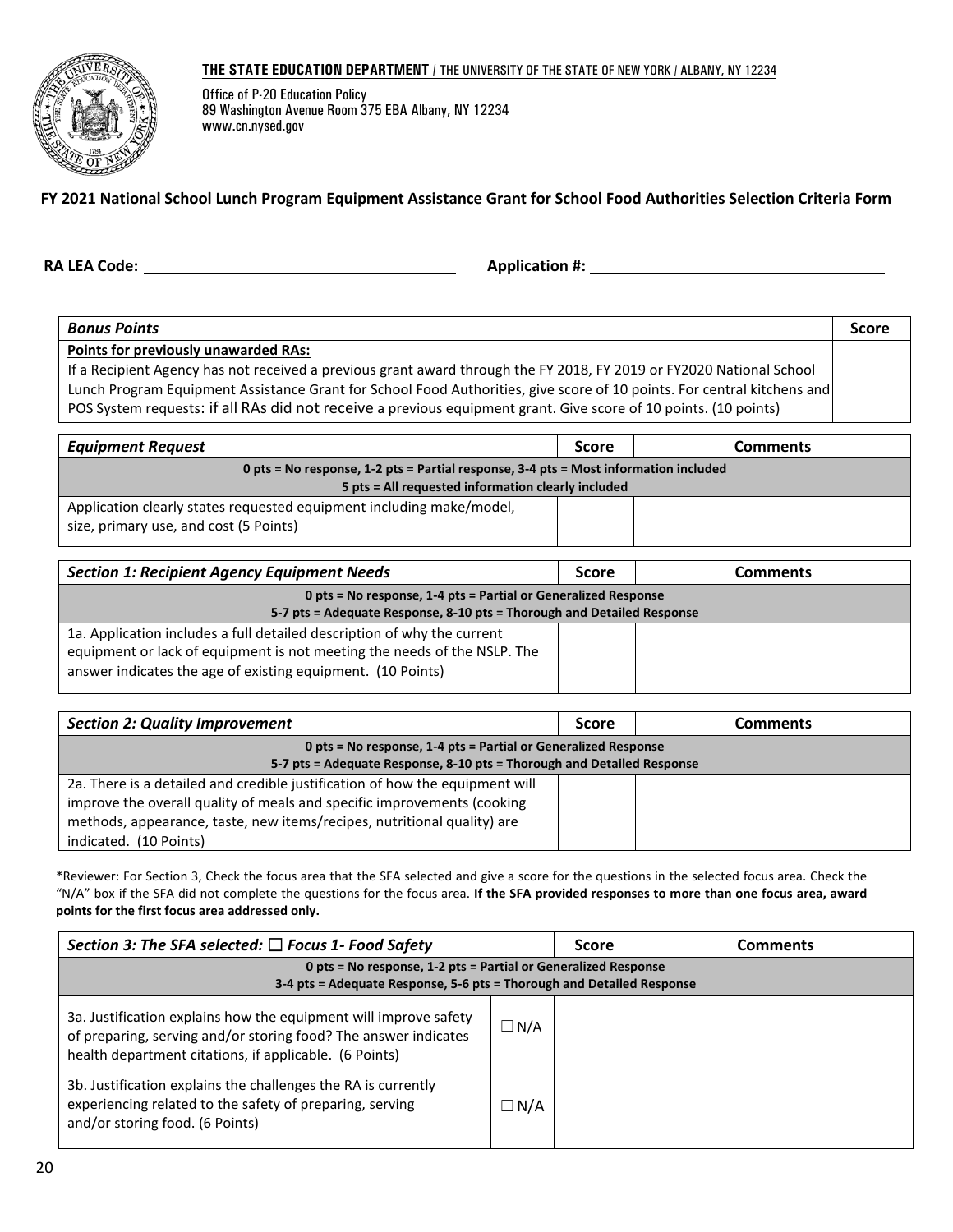| Section 3: The SFA selected: $\Box$ Focus 2- Serving Healthier School                                                                                                                                                                                                                                                                                      |               | <b>Score</b> | <b>Comments</b> |
|------------------------------------------------------------------------------------------------------------------------------------------------------------------------------------------------------------------------------------------------------------------------------------------------------------------------------------------------------------|---------------|--------------|-----------------|
| <b>Meals</b>                                                                                                                                                                                                                                                                                                                                               |               |              |                 |
| 0 pts= No response, 1-2 pts = Partial or Generalized Response                                                                                                                                                                                                                                                                                              |               |              |                 |
| 3-4 pts = Adequate Response, 5-6 pts = Thorough and Detailed Response                                                                                                                                                                                                                                                                                      |               |              |                 |
| 3c. There is a detailed justification that explains how the new<br>equipment will allow the SFA/RA to serve healthier school<br>meals. (6 Points)                                                                                                                                                                                                          | $\Box$ N/A    |              |                 |
| 3d. At least 3 specific examples of new food items or meal<br>options that will be prepared/served in the reimbursable school<br>breakfast and/or lunch meal with the new piece of equipment<br>were provided and a detailed explanation of how each new<br>menu option meets the focus area of serving healthier school<br>meals was provided. (6 Points) | $\square$ N/A |              |                 |

| Section 3: The SFA selected: $\Box$ Focus 3- Expanded Participation                                                                                                                             |            | <b>Score</b> | <b>Comments</b> |
|-------------------------------------------------------------------------------------------------------------------------------------------------------------------------------------------------|------------|--------------|-----------------|
| 0 pts = No response, 1-2 pts= Partial or Generalized Response<br>3-4 pts = Adequate Response, 5-6 pts = Thorough and Detailed Response                                                          |            |              |                 |
| 3e. Justification explains how the equipment will allow<br>expanded participation in the NSLP/SBP and the<br>explanation correlates directly to the requested piece of<br>equipment. (6 Points) | $\Box$ N/A |              |                 |
| 3f. Justification indicates at least 3 specific strategies the SFA will<br>be able to employ to increase the number of students<br>participating in the NSLP/SBP (6 Points)                     | $\Box$ N/A |              |                 |

| <b>Section 4: Research &amp; Budget (Required)</b>                                                                                                                                                                                     |  | <b>Score</b> | Comments |
|----------------------------------------------------------------------------------------------------------------------------------------------------------------------------------------------------------------------------------------|--|--------------|----------|
| 0 pts = No response, 1= Partial or Generalized Response<br>2-3 pts = Adequate Response, 4 pts = Thorough and Detailed Response                                                                                                         |  |              |          |
| 4a. Answer describes the steps taken to ensure the<br>best quality, size, model and value. The individuals<br>involved in the process and specific equipment models<br>researched are indicated. (4 Points)                            |  |              |          |
| 4b. Answer reflects the research conducted to obtain the best<br>possible price and how the SFA determined the dollar value to<br>request. Answer also indicates the type of procurement, that<br>was or will be conducted. (4 Points) |  |              |          |
| 4c. The application includes supporting documentation for at<br>least 3 vendors to substantiate the cost (price quotes,<br>equipment specification sheets, etc.) (4 Points)                                                            |  |              |          |

| <b>Reviewer Name:</b> | <b>Total Score</b><br>/59 |
|-----------------------|---------------------------|
| Comments:             |                           |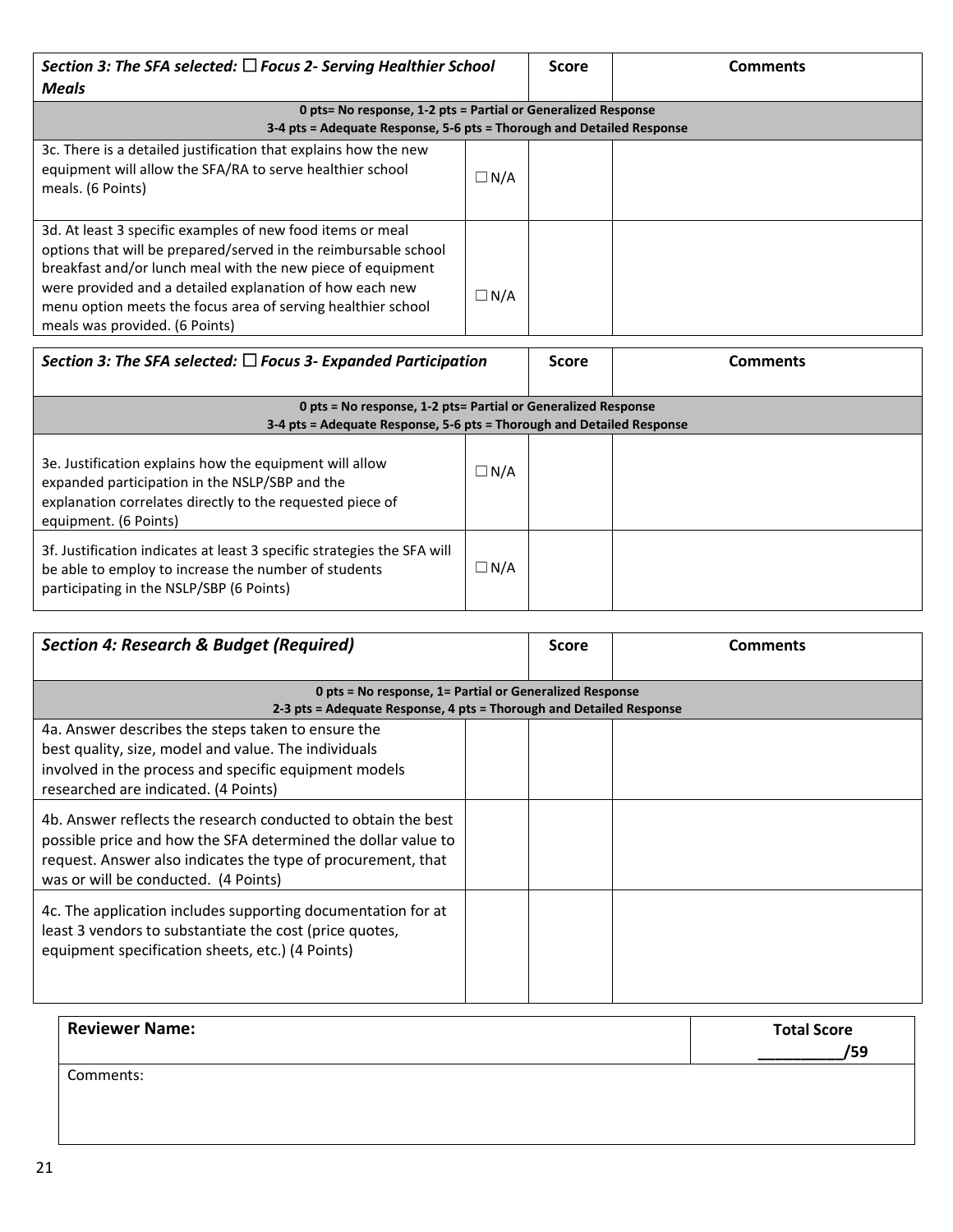#### **Appendix A STANDARD CLAUSES FOR NYS CONTRACTS**

The parties to the attached contract, license, lease, amendment or other agreement of any kind (hereinafter, "the contract" or "this contract") agree to be bound by the following clauses which are hereby made a part of the contract (the word "Contractor" herein refers to any party other than the State, whether a contractor, licenser, licensee, lessor, lessee or any other party):

**1. EXECUTORY CLAUSE.** In accordance with Section 41 of the State Finance Law, the State shall have no liability under this contract to the Contractor or to anyone else beyond funds appropriated and available for this contract.

**2. NON-ASSIGNMENT CLAUSE.** In accordance with Section 138 of the State Finance Law, this contract may not be assigned by the Contractor or its right, title or interest therein assigned, transferred, conveyed, sublet or otherwise disposed of without the State's previous written consent, and attempts to do so are null and void. Notwithstanding the foregoing, such prior written consent of an assignment of a contract let pursuant to Article XI of the State Finance Law may be waived at the discretion of the contracting agency and with the concurrence of the State Comptroller where the original contract was subject to the State Comptroller's approval, where the assignment is due to a reorganization, merger or consolidation of the Contractor's business entity or enterprise. The State retains its right to approve an assignment and to require that any Contractor demonstrate its responsibility to do business with the State. The Contractor may, however, assign its right to receive payments without the State's prior written consent unless this contract concerns Certificates of Participation pursuant to Article 5-A of the State Finance Law.

**3. COMPTROLLER'S APPROVAL.** In accordance with Section 112 of the State Finance Law (or, if this contract is with the State University or City University of New York, Section 355 or Section 6218 of the Education Law), if this contract exceeds \$50,000 (or the minimum thresholds agreed to by the Office of the State Comptroller for certain S.U.N.Y. and C.U.N.Y. contracts), or if this is an amendment for any amount to a contract which, as so amended, exceeds said statutory amount, or if, by this contract, the State agrees to give something other than money when the value or reasonably estimated value of such consideration exceeds \$25,000, it shall not be valid, effective or binding upon the State until it has been approved by the State Comptroller and filed in his office. Comptroller's approval of contracts let by the Office of General Services is required when such contracts exceed \$85,000 (State Finance Law § 163.6 a). However, such pre-approval shall not be required for any contract established as a centralized contract through the Office of General Services or for a purchase order or other transaction issued under such centralized contract.

**4. WORKERS' COMPENSATION BENEFITS.** In accordance with Section 142 of the State Finance Law, this contract shall be void and of no force and effect unless the Contractor shall provide and maintain coverage during the life of this contract for the benefit of such employees as are required to be covered by the provisions of the Workers' Compensation Law.

**5. NON-DISCRIMINATION REQUIREMENTS.** To the extent required by Article 15 of the Executive Law (also known as the Human Rights Law) and all other State and Federal statutory and constitutional non-discrimination provisions, the Contractor will not discriminate against any employee or applicant for employment, nor subject any individual to harassment, because of age, race, creed, color, national origin, sexual orientation, gender identity or expression, military status, sex, disability, predisposing genetic characteristics, familial status, marital status, or domestic violence victim status or because the individual has opposed any practices forbidden under the Human Rights Law or has filed a complaint, testified, or assisted in any proceeding under the Human Rights Law. Furthermore, in accordance with Section 220-e of the Labor Law, if this is a contract for the construction, alteration or repair of any public building or public work or for the manufacture, sale or distribution of materials, equipment or supplies, and to the extent that this contract shall be performed within the State of New York, Contractor agrees that neither it nor its subcontractors shall, by reason of race, creed, color, disability, sex, or national origin: (a) discriminate in hiring against any New York State citizen who is qualified and available to perform the work; or (b) discriminate against or intimidate any employee hired for the performance of work under this contract. If this is a building service contract as defined in Section 230 of the Labor Law, then, in accordance with Section 239 thereof, Contractor agrees that neither it nor its subcontractors shall by reason of race, creed, color, national origin, age, sex or disability: (a) discriminate in hiring against any New York State citizen who is qualified and available to perform the work; or (b) discriminate against or intimidate any employee hired for the performance of work under this contract. Contractor is subject to fines of \$50.00 per person per day for any violation of Section 220-e or Section 239 as well as possible termination of this contract and forfeiture of all moneys due hereunder for a second or subsequent violation.

**6. WAGE AND HOURS PROVISIONS.** If this is a public work contract covered by Article 8 of the Labor Law or a building service contract covered by Article 9 thereof, neither Contractor's employees nor the employees of its subcontractors may be required or permitted to work more than the number of hours or days stated in said statutes, except as otherwise provided in the Labor Law and as set forth in prevailing wage and supplement schedules issued by the State Labor Department. Furthermore, Contractor and itssubcontractors must pay at least the prevailing wage rate and pay or provide the prevailing supplements, including the premium rates for overtime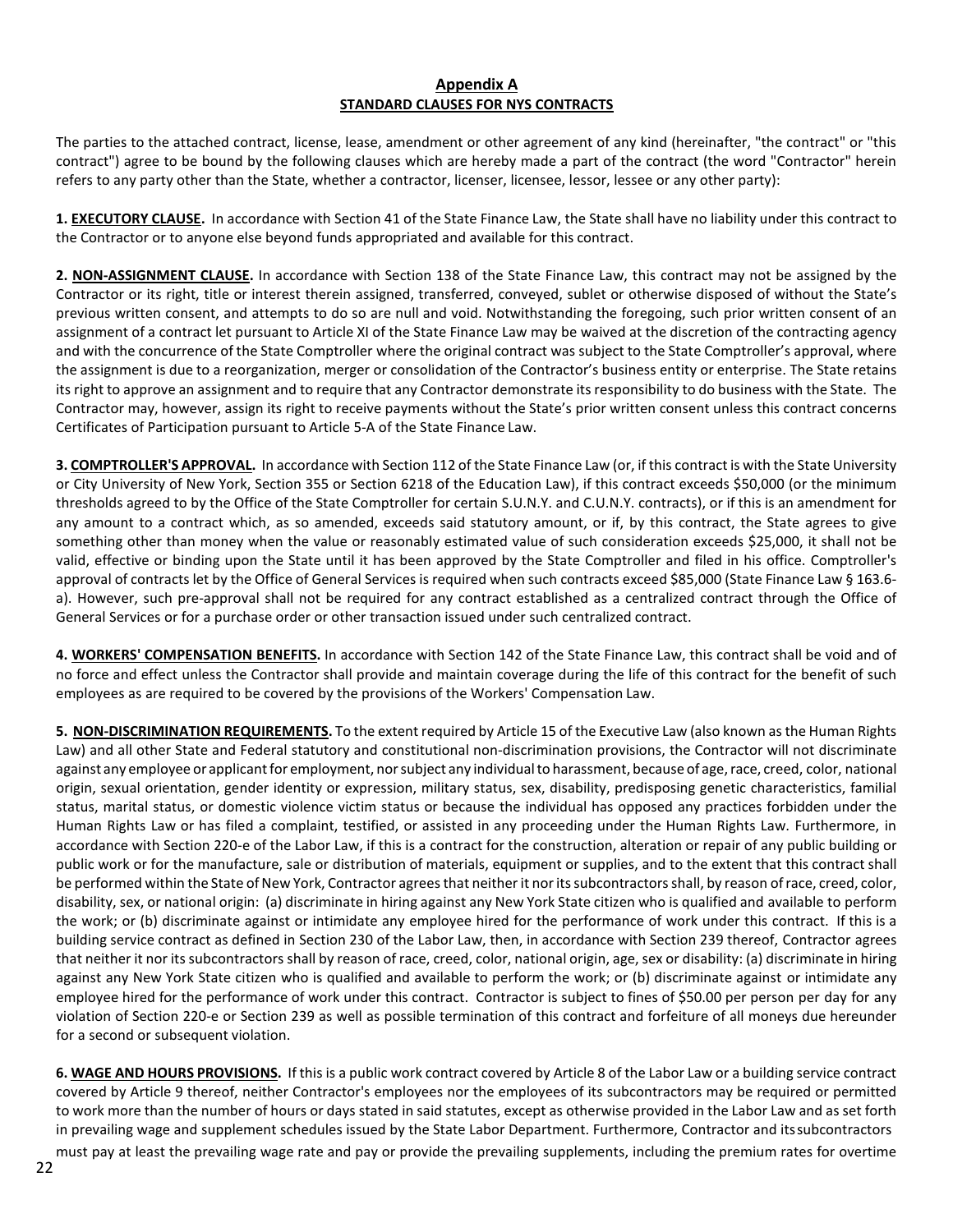pay, as determined by the State Labor Department in accordance with the Labor Law. Additionally, effective April 28, 2008, if this is a public work contract covered by Article 8 of the Labor Law, the Contractor understands and agrees that the filing of payrolls in a manner consistent with Subdivision 3-a of Section 220 of the Labor Law shall be a condition precedent to payment by the State of any State approved sums due and owing for work done upon the project.

**7. NON-COLLUSIVE BIDDING CERTIFICATION.** In accordance with Section 139-d of the State Finance Law, if this contract was awarded based upon the submission of bids, Contractor affirms, under penalty of perjury, that its bid was arrived at independently and without collusion aimed at restricting competition. Contractor further affirms that, at the time Contractor submitted its bid, an authorized and responsible person executed and delivered to the State a non-collusive bidding certification on Contractor's behalf.

**8. INTERNATIONAL BOYCOTT PROHIBITION.** In accordance with Section 220-f of the Labor Law and Section 139-h of the State Finance Law, if this contract exceeds \$5,000, the Contractor agrees, as a material condition of the contract, that neither the Contractor nor any substantially owned or affiliated person, firm, partnership or corporation has participated, is participating, or shall participate in an international boycott in violation of the federal Export Administration Act of 1979 (50 USC App. Sections 2401 et seq.) or regulations thereunder. If such Contractor, or any of the aforesaid affiliates of Contractor, is convicted or is otherwise found to have violated said laws or regulations upon the final determination of the United States Commerce Department or any other appropriate agency of the United States subsequent to the contract's execution, such contract, amendment or modification thereto shall be rendered forfeit and void. The Contractor shall so notify the State Comptroller within five (5) business days of such conviction, determination or disposition of appeal (2 NYCRR § 105.4).

**9. SET-OFF RIGHTS.** The State shall have all of its common law, equitable and statutory rights of set-off. These rights shall include, but not be limited to, the State's option to withhold for the purposes of set-off any moneys due to the Contractor under this contract up to any amounts due and owing to the State with regard to this contract, any other contract with any State department or agency, including any contract for a term commencing prior to the term of this contract, plus any amounts due and owing to the State for any other reason including, without limitation, tax delinquencies, fee delinquencies or monetary penalties relative thereto. The State shall exercise its set-off rights in accordance with normal State practices including, in cases of set-off pursuant to an audit, the finalization of such audit by the State agency, its representatives, or the State Comptroller.

**10. RECORDS.** The Contractor shall establish and maintain complete and accurate books, records, documents, accounts and other evidence directly pertinent to performance under this contract (hereinafter, collectively, the "Records"). The Records must be kept for the balance of the calendar year in which they were made and for six (6) additional years thereafter. The State Comptroller, the Attorney General and any other person or entity authorized to conduct an examination, as well as the agency or agencies involved in this contract, shall have access to the Records during normal business hours at an office of the Contractor within the State of New York or, if no such office is available, at a mutually agreeable and reasonable venue within the State, for the term specified above for the purposes of inspection, auditing and copying. The State shall take reasonable steps to protect from public disclosure any of the Records which are exempt from disclosure under Section 87 of the Public Officers Law (the "Statute") provided that: (i) the Contractor shall timely inform an appropriate State official, in writing, that said records should not be disclosed; and (ii) said records shall be sufficiently identified; and (iii) designation of said records as exempt under the Statute is reasonable. Nothing contained herein shall diminish, or in any way adversely affect, the State's right to discovery in any pending or future litigation.

**11. IDENTIFYING INFORMATION AND PRIVACY NOTIFICATION.** (a) Identification Number(s). Every invoice or New York State Claim for Payment submitted to a New York State agency by a payee, for payment for the sale of goods or services or for transactions (e.g., leases, easements, licenses, etc.) related to real or personal property must include the payee's identification number. The number is any or all of the following: (i) the payee's Federal employer identification number, (ii) the payee's Federal social security number, and/or (iii) the payee's Vendor Identification Number assigned by the Statewide Financial System. Failure to include such number or numbers may delay payment. Where the payee does not have such number or numbers, the payee, on itsinvoice or Claim for Payment, must give the reason or reasons why the payee does not have such number or numbers.

(b) Privacy Notification. (1) The authority to request the above personal information from a seller of goods or services or a lessor of real or personal property, and the authority to maintain such information, is found in Section 5 of the State Tax Law. Disclosure of this information by the seller or lessor to the State is mandatory. The principal purpose for which the information is collected is to enable the State to identify individuals, businesses and others who have been delinquent in filing tax returns ormay have understated their tax liabilities and to generally identify persons affected by the taxes administered by the Commissioner of Taxation and Finance. The information will be used for tax administration purposes and for any other purpose authorized by law. (2) The personal information is requested by the purchasing unit of the agency contracting to purchase the goods or services or lease the real or personal property covered by this contract or lease. The information is maintained in the Statewide Financial System by the Vendor Management Unit within the Bureau of State Expenditures, Office of the State Comptroller, 110 State Street, Albany, New York 12236.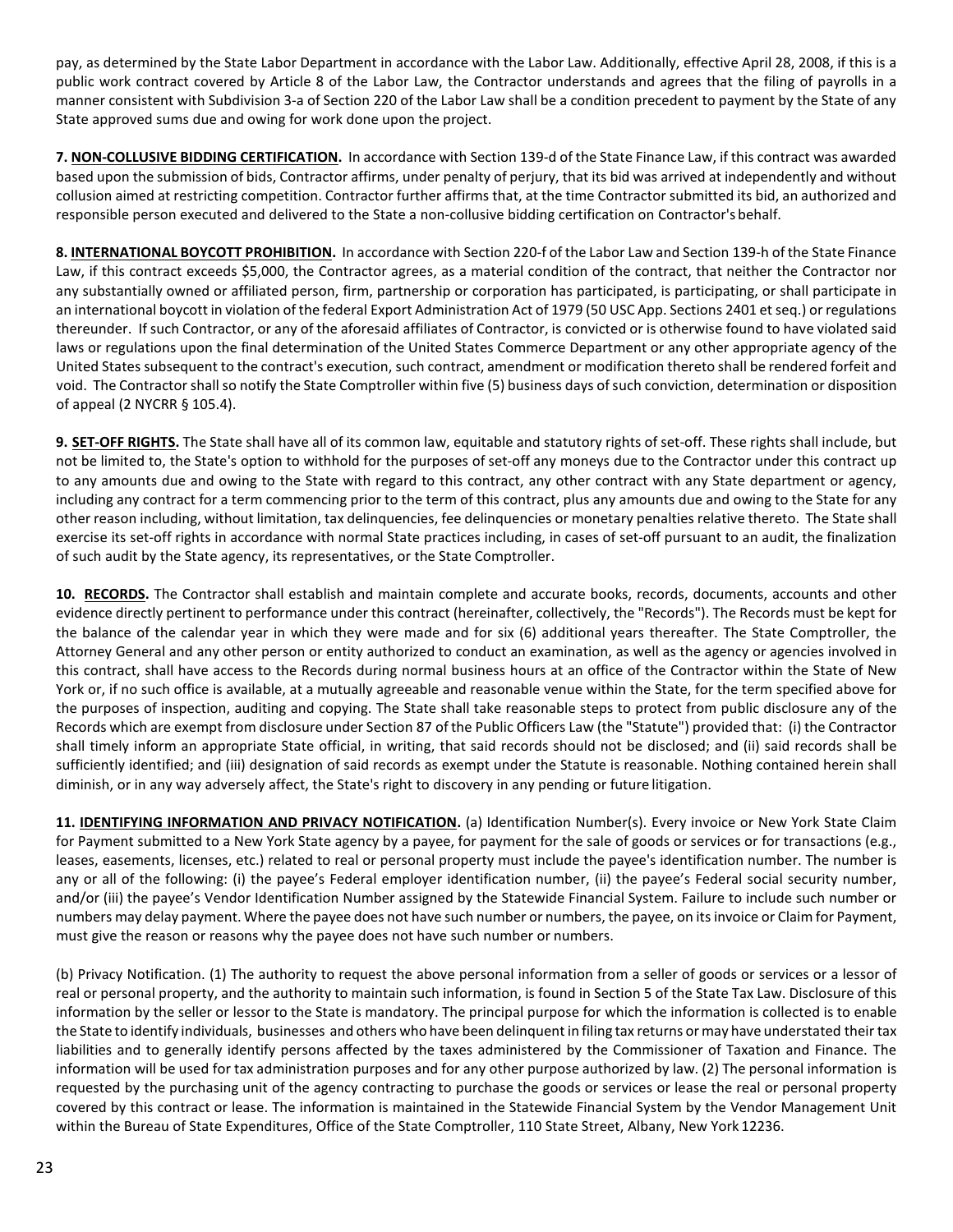**12. EQUAL EMPLOYMENT OPPORTUNITIES FOR MINORITIES AND WOMEN.** In accordance with Section 312 of the Executive Law and 5 NYCRR Part 143, if this contract is: (i) a written agreement or purchase order instrument, providing for a total expenditure in excess of \$25,000.00, whereby a contracting agency is committed to expend or does expend funds in return for labor, services, supplies, equipment, materials or any combination of the foregoing, to be performed for, or rendered or furnished to the contracting agency; or (ii) a written agreement in excess of \$100,000.00 whereby a contracting agency is committed to expend or does expend funds for the acquisition, construction, demolition, replacement, major repair or renovation of real property and improvements thereon; or (iii) a written agreement in excess of \$100,000.00 whereby the owner of a State assisted housing project is committed to expend or does expend funds for the acquisition, construction, demolition, replacement, major repair or renovation of real property and improvements thereon for such project, then the following shall apply and by signing this agreement the Contractor certifies and affirms that it is Contractor's equal employment opportunity policy that:

(a) The Contractor will not discriminate against employees or applicants for employment because of race, creed, color, national origin, sex, age, disability or marital status, shall make and document its conscientious and active efforts to employ and utilize minority group members and women in its work force on State contracts and will undertake or continue existing programs of affirmative action to ensure that minority group members and women are afforded equal employment opportunities without discrimination. Affirmative action shall mean recruitment, employment, job assignment, promotion, upgrading, demotion, transfer, layoff, or termination and rates of pay or other forms of compensation;

(b) at the request of the contracting agency, the Contractor shall request each employment agency, labor union, or authorized representative of workers with which it has a collective bargaining or other agreement or understanding, to furnish a written statement that such employment agency, labor union or representative will not discriminate on the basis of race, creed, color, national origin, sex, age, disability or marital status and that such union or representative will affirmatively cooperate in the implementation of the Contractor's obligations herein; and

(c) the Contractor shall state, in all solicitations or advertisements for employees, that, in the performance of the State contract, all qualified applicants will be afforded equal employment opportunities without discrimination because of race, creed, color, national origin, sex, age, disability or marital status.

Contractor will include the provisions of "a," "b," and "c" above, in every subcontract over \$25,000.00 for the construction, demolition, replacement, major repair, renovation, planning or design of real property and improvements thereon (the "Work") except where the Work is for the beneficial use of the Contractor. Section 312 does not apply to: (i) work, goods or services unrelated to this contract; or (ii) employment outside New York State. The State shall consider compliance by a contractor or subcontractor with the requirements of any federal law concerning equal employment opportunity which effectuates the purpose of this clause. The contracting agency shall determine whether the imposition of the requirements of the provisions hereof duplicate or conflict with any such federal law and if such duplication or conflict exists, the contracting agency shall waive the applicability of Section 312 to the extent of such duplication or conflict. Contractor will comply with all duly promulgated and lawful rules and regulations of the Department of Economic Development's Division of Minority and Women's Business Development pertaining hereto.

**13. CONFLICTING TERMS.** In the event of a conflict between the terms of the contract (including any and all attachments thereto and amendments thereof) and the terms of this Appendix A, the terms of this Appendix A shall control.

**14. GOVERNING LAW.** This contract shall be governed by the laws of the State of New York except where the Federal supremacy clause requires otherwise.

**15. LATE PAYMENT.** Timeliness of payment and any interest to be paid to Contractor for late payment shall be governed by Article 11- A of the State Finance Law to the extent required by law.

**16. NO ARBITRATION.** Disputes involving this contract, including the breach or alleged breach thereof, may not be submitted to binding arbitration (except where statutorily authorized), but must, instead, be heard in a court of competent jurisdiction of the State of New York.

**17. SERVICE OF PROCESS.** In addition to the methods of service allowed by the State Civil Practice Law & Rules ("CPLR"), Contractor hereby consents to service of process upon it by registered or certified mail, return receipt requested. Service hereunder shall be complete upon Contractor's actual receipt of process or upon the State's receipt of the return thereof by the United States Postal Service as refused or undeliverable. Contractor must promptly notify the State, in writing, of each and every change of address to which service of process can be made. Service by the State to the last known address shall be sufficient. Contractor will have thirty (30) calendar days after service hereunder is complete in which to respond.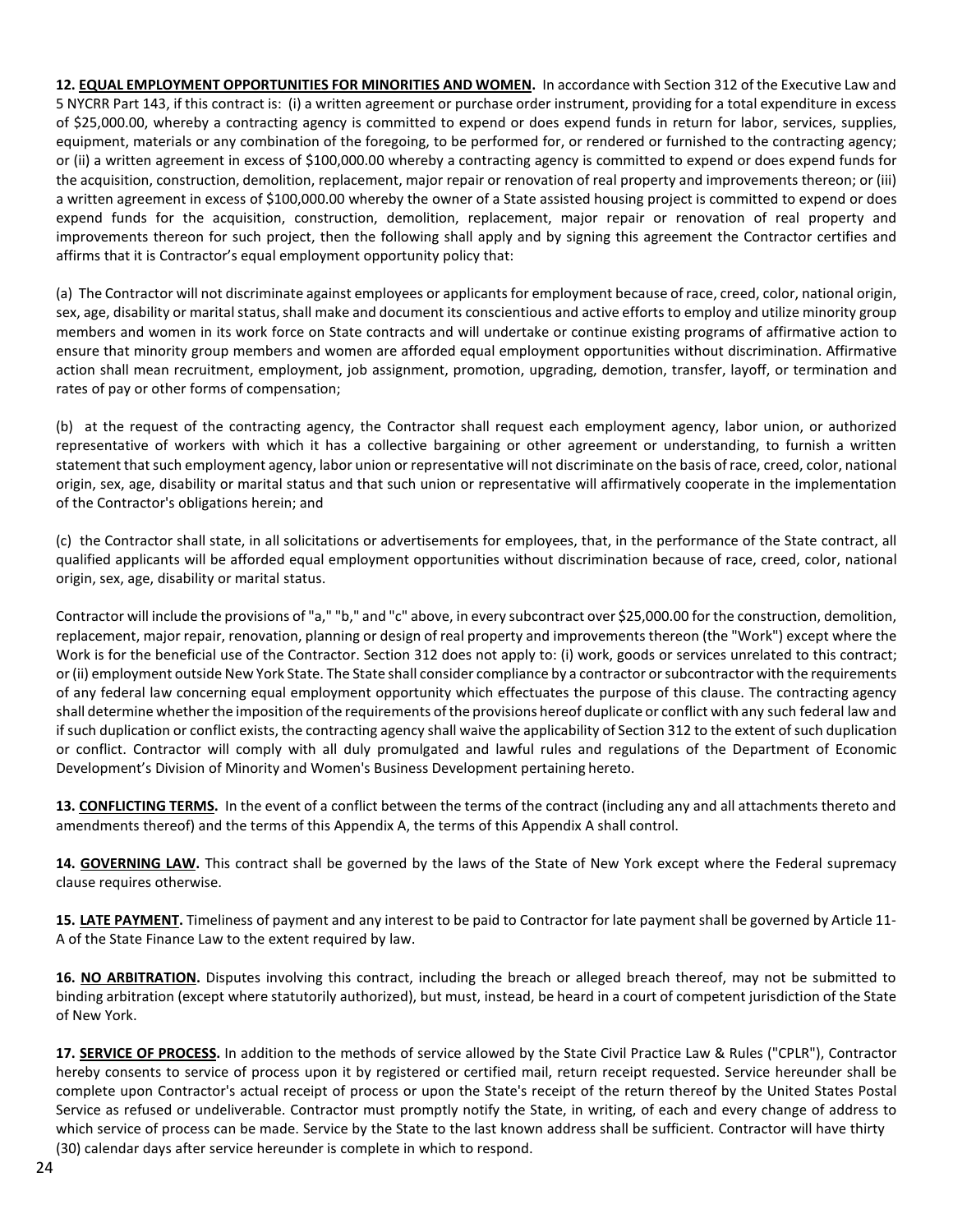**18. PROHIBITION ON PURCHASE OF TROPICAL HARDWOODS.** The Contractor certifies and warrants that all wood productsto be used under this contract award will be in accordance with, but not limited to, the specifications and provisions of Section 165 of the State Finance Law, (Use of Tropical Hardwoods) which prohibits purchase and use of tropical hardwoods, unless specifically exempted, by the State or any governmental agency or political subdivision or public benefit corporation. Qualification for an exemption under this law will be the responsibility of the contractor to establish to meet with the approval of the State.

In addition, when any portion of this contract involving the use of woods, whether supply or installation, is to be performed by any subcontractor, the prime Contractor will indicate and certify in the submitted bid proposal that the subcontractor has been informed and is in compliance with specifications and provisions regarding use of tropical hardwoods as detailed in § 165 State Finance Law. Any such use must meet with the approval of the State; otherwise, the bid may not be considered responsive. Under bidder certifications, proof of qualification for exemption will be the responsibility of the Contractor to meet with the approval of the State.

**19. MACBRIDE FAIR EMPLOYMENT PRINCIPLES.** In accordance with the MacBride Fair Employment Principles (Chapter 807 of the Laws of 1992), the Contractor hereby stipulates that the Contractor either (a) has no business operations in Northern Ireland, or (b) shall take lawful steps in good faith to conduct any business operations in Northern Ireland in accordance with the MacBride Fair Employment Principles (as described in Section 165 of the New York State Finance Law), and shall permit independent monitoring of compliance with such principles.

**20. OMNIBUS PROCUREMENT ACT OF 1992.** It is the policy of New York State to maximize opportunities for the participation of New York State business enterprises, including minority- and women-owned business enterprises as bidders, subcontractors and suppliers on its procurement contracts.

Information on the availability of New York State subcontractors and suppliers is available from:

NYS Department of Economic Development Division for Small Business Albany, New York 12245 Telephone: 518-292-5100 Fax: 518-292-5884 email[: opa@esd.ny.gov](mailto:opa@esd.ny.gov)

A directory of certified minority- and women-owned business enterprises is available from:

NYS Department of Economic Development Division of Minority and Women's Business Development 633 Third Avenue New York, NY 10017 212-803-2414 email[: mwbecertification@esd.ny.gov](mailto:mwbecertification@esd.ny.gov) [NYS M/WBE Directory](https://ny.newnycontracts.com/FrontEnd/VendorSearchPublic.asp)

The Omnibus Procurement Act of 1992 (Chapter 844 of the Laws of 1992, codified in State Finance Law § 139-i and Public Authorities Law § 2879(3)(n)-(p)) requires that by signing this bid proposal or contract, as applicable, Contractors certify that whenever the total bid amount is greater than \$1 million:

(a) The Contractor has made reasonable efforts to encourage the participation of New York State Business Enterprises as suppliers and subcontractors, including certified minority- and women-owned business enterprises, on this project, and has retained the documentation of these efforts to be provided upon request to the State;

(b) The Contractor has complied with the Federal Equal Opportunity Act of 1972 (P.L. 92-261), as amended;

(c) The Contractor agrees to make reasonable efforts to provide notification to New York State residents of employment opportunities on this project through listing any such positions with the Job Service Division of the New York State Department of Labor, or providing such notification in such manner as is consistent with existing collective bargaining contracts or agreements. The Contractor agrees to document these efforts and to provide said documentation to the State upon request; and

(d) The Contractor acknowledges notice that the State may seek to obtain offset credits from foreign countries as a result of this contract and agrees to cooperate with the State in these efforts.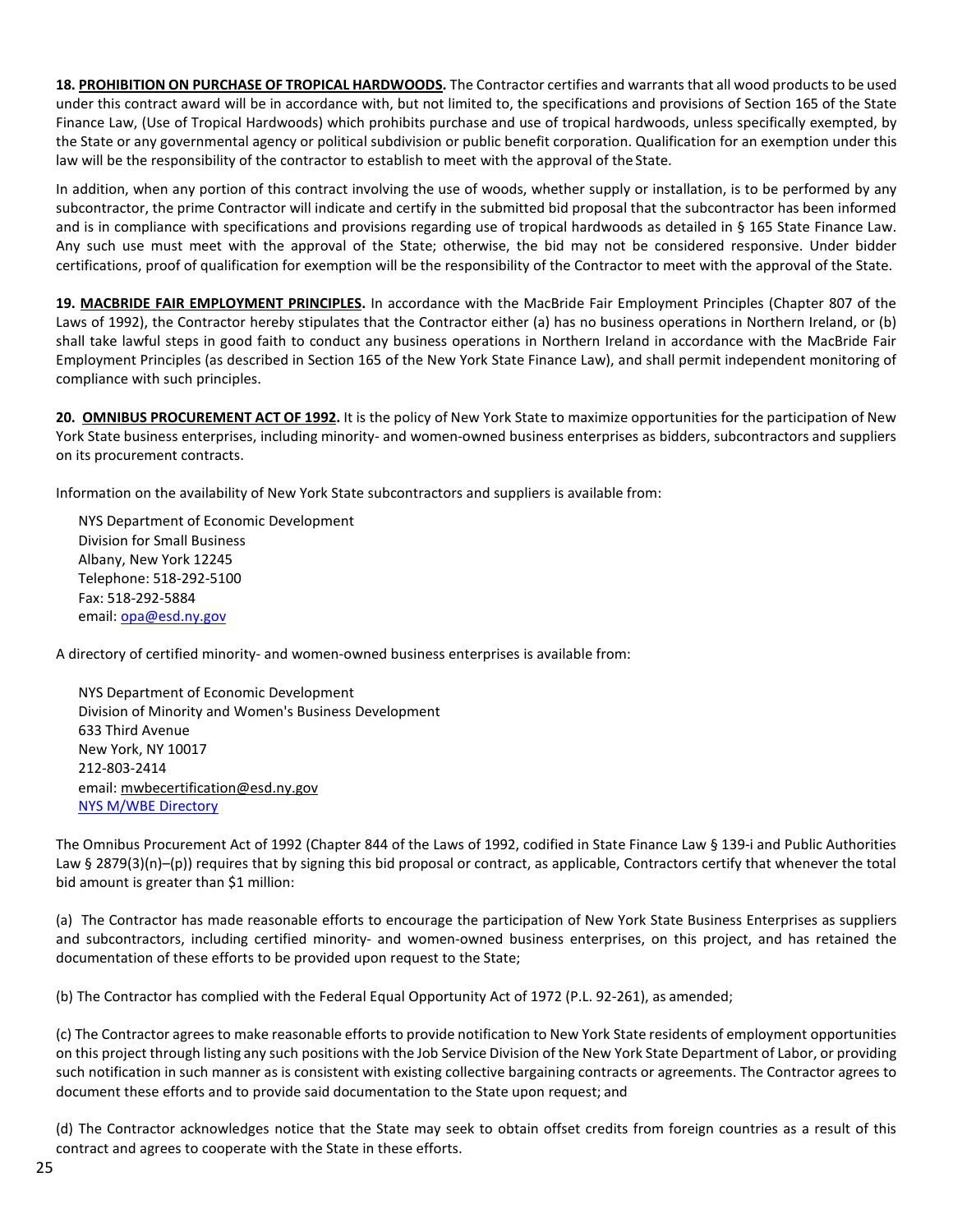**21. RECIPROCITY AND SANCTIONS PROVISIONS.** Bidders are hereby notified that if their principal place of business is located in a country, nation, province, state or political subdivision that penalizes New York State vendors, and if the goods or services they offer will be substantially produced or performed outside New York State, the Omnibus Procurement Act 1994 and 2000 amendments (Chapter 684 and Chapter 383, respectively, codified in State Finance Law § 165(6) and Public Authorities Law § 2879(5)) ) require that they be denied contracts which they would otherwise obtain. NOTE: As of October 2019, the list of discriminatory jurisdictions subject to this provision includes the states of South Carolina, Alaska, West Virginia, Wyoming, Louisiana and Hawaii.

**22. COMPLIANCE WITH BREACH NOTIFICATION AND DATA SECURITY LAWS.** Contractor shall comply with the provisions of the New York State Information Security Breach and Notification Act (General Business Law § 899-aa and State Technology Law § 208) and commencing March 21, 2020 shall also comply with General Business Law § 899-bb.

**23. COMPLIANCE WITH CONSULTANT DISCLOSURE LAW.** If this is a contract for consulting services, defined for purposes of this requirement to include analysis, evaluation, research, training, data processing, computer programming, engineering, environmental, health, and mental health services, accounting, auditing, paralegal, legal or similar services, then, in accordance with Section 163 (4)(g) of the State Finance Law (as amended by Chapter 10 of the Laws of 2006), the Contractor shall timely, accurately and properly comply with the requirement to submit an annual employment report for the contract to the agency that awarded the contract, the Department of Civil Service and the State Comptroller.

**24. PROCUREMENT LOBBYING.** To the extent this agreement is a "procurement contract" as defined by State Finance Law §§ 139-j and 139-k, by signing this agreement the contractor certifies and affirms that all disclosures made in accordance with State Finance Law §§ 139-j and 139-k are complete, true and accurate. In the event such certification is found to be intentionally false or intentionally incomplete, the State may terminate the agreement by providing written notification to the Contractor in accordance with the terms of the agreement.

#### **25. CERTIFICATION OF REGISTRATION TO COLLECT SALES AND COMPENSATING USE TAX BY CERTAIN STATE CONTRACTORS, AFFILIATES AND SUBCONTRACTORS.**

To the extent this agreement is a contract as defined by Tax Law § 5-a, if the contractor fails to make the certification required by Tax Law § 5-a or if during the term of the contract, the Department of Taxation and Finance or the covered agency, as defined by Tax Law § 5-a, discovers that the certification, made under penalty of perjury, is false, then such failure to file or false certification shall be a material breach of this contract and this contract may be terminated, by providing written notification to the Contractor in accordance with the terms of the agreement, if the covered agency determines that such action is in the best interest of theState.

**26. IRAN DIVESTMENT ACT.** By entering into this Agreement, Contractor certifies in accordance with State Finance Law § 165-a that it is not on the "Entities Determined to be Non-Responsive Bidders/Offerers pursuant to the New York State Iran Divestment Act of 2012" (["Prohibited Entities](https://ogs.ny.gov/list-entities-determined-be-non-responsive-biddersofferers-pursuant-nys-iran-divestment-act-2012) List").

Contractor further certifies that it will not utilize on this Contract any subcontractor that is identified on the Prohibited Entities List. Contractor agrees that should it seek to renew or extend this Contract; it must provide the same certification at the time the Contract is renewed or extended. Contractor also agrees that any proposed Assignee of this Contract will be required to certify that it is not on the Prohibited Entities List before the contract assignment will be approved by the State.

During the term of the Contract, should the state agency receive information that a person (as defined in State Finance Law § 165-a) is in violation of the above-referenced certifications, the state agency will review such information and offer the person an opportunity to respond. If the person fails to demonstrate that it has ceased its engagement in the investment activity which is in violation of the Act within 90 days after the determination of such violation, then the state agency shall take such action as may be appropriate and provided for by law, rule, or contract, including, but not limited to, imposing sanctions, seeking compliance, recovering damages, or declaring the Contractor in default.

The state agency reserves the right to reject any bid, request for assignment, renewal or extension for an entity that appears on the Prohibited Entities List prior to the award, assignment, renewal, or extension of a contract, and to pursue a responsibility review with respect to any entity that is awarded a contract and appears on the Prohibited Entities list after contract award.

**27. ADMISSIBILITY OF REPRODUCTION OF CONTRACT.** Notwithstanding the best evidence rule or any other legal principle or rule of evidence to the contrary, the Contractor acknowledges and agrees that it waives any and all objections to the admissibility into evidence at any court proceeding or to the use at any examination before trial of an electronic reproduction of this contract, in the form approved by the State Comptroller, if such approval was required, regardless of whether the original of said contract is in existence.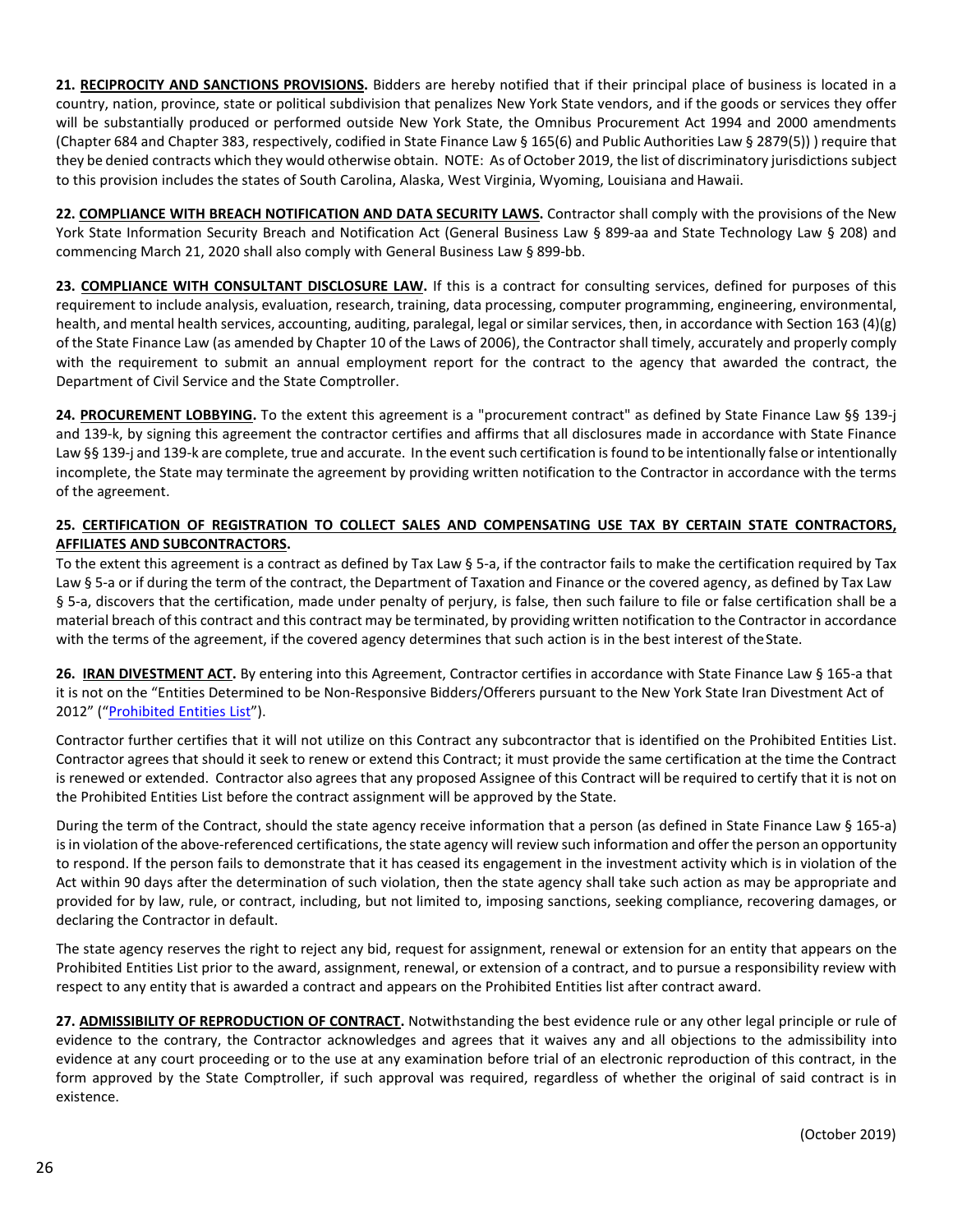#### APPENDIX A-1 G

#### **General**

- A. In the event that the Contractor shall receive, from any source whatsoever, sums the payment of which is in consideration for the same costs and services provided to the State, the monetary obligation of the State hereunder shall be reduced by an equivalent amount provided, however, that nothing contained herein shall require such reimbursement where additionalsimilar services are provided and no duplicative payments arereceived.
- B. This agreement is subject to applicable Federal and State Laws and regulations and the policies and procedures stipulated in the NYS Education Department Fiscal Guidelines found athttp:[/www.nysed.gov/cafe/.](http://www.nysed.gov/cafe/)
- C. For each individual for whom costs are claimed under this agreement, the contractor warrants that the individual has been classified as an employee or as an independent contractor in accordance with 2 NYCRR 315 and all applicable laws including, but not limited to, the Internal Revenue Code, the New York Retirement and Social Security Law, the New York Education Law, the New York Labor Law, and the New York Tax Law. Furthermore, the contractor warrants that all project funds allocated to the proposed budget for Employee Benefits, represent costs for employees of the contractor only and that such funds will not be expended on any individual classified as an independent contractor.
- D. Any modification to this Agreement that will result in a transfer of funds among program activities or budget cost categories, but does not affect the amount, consideration, scope or other terms of this Agreement must be approved by the Commissioner of Education and the Office of the State Comptroller when:
	- a. The amount of the modification is equal to or greater than ten percent of the total value of the contract for contracts of less than five million dollars; or
	- b. The amount of the modification is equal to or greater than five percent of the total value of the contract for contracts of more than five million dollars.
- E. Funds provided by this contract may not be used to pay any expenses of the State Education Department or any of its employees.

#### Terminations

A. The State may terminate this Agreement without cause by thirty (30) days prior written notice. In the event of such termination, the parties will adjust the accounts due and the Contractor will undertake no additional expenditures not already required. Upon any such termination, the parties shall endeavor in an orderly manner to wind down activities hereunder.

#### Responsibility Provisions

A. General Responsibility Language

The Contractor shall at all times during the Contract term remain responsible. The Contractor agrees, if requested by the Commissioner of Education or his or her designee, to present evidence of its continuing legal authority to do business in New York State, integrity, experience, ability, prior performance, and organizational and financial capacity.

B. Suspension of Work (for Non-Responsibility)

The Commissioner of Education or his or her designee, in his or her sole discretion, reserves the right to suspend any or all activities under this Contract, at any time, when he or she discoversinformation that callsinto question the responsibility of the Contractor. In the event of such suspension, the Contractor will be given written notice outlining the particulars of such suspension. Upon issuance of such notice, the Contractor must comply with the terms of the suspension order. Contract activity may resume at such time as the Commissioner of Education or his or her designee issues a written notice authorizing a resumption of performance under the Contract.

#### C. Termination (for Non-Responsibility)

Upon written notice to the Contractor, and a reasonable opportunity to be heard with appropriate SED officials or staff, the Contract may be terminated by the Commissioner of Education or his or her designee at the Contractor's expense where the Contractor is determined by the Commissioner of Education or his or her designee to be non-responsible. In such event,the Commissioner or his or her designee may complete the contractual requirements in any manner he or she may deem advisable and pursue available legal or equitable remedies for breach.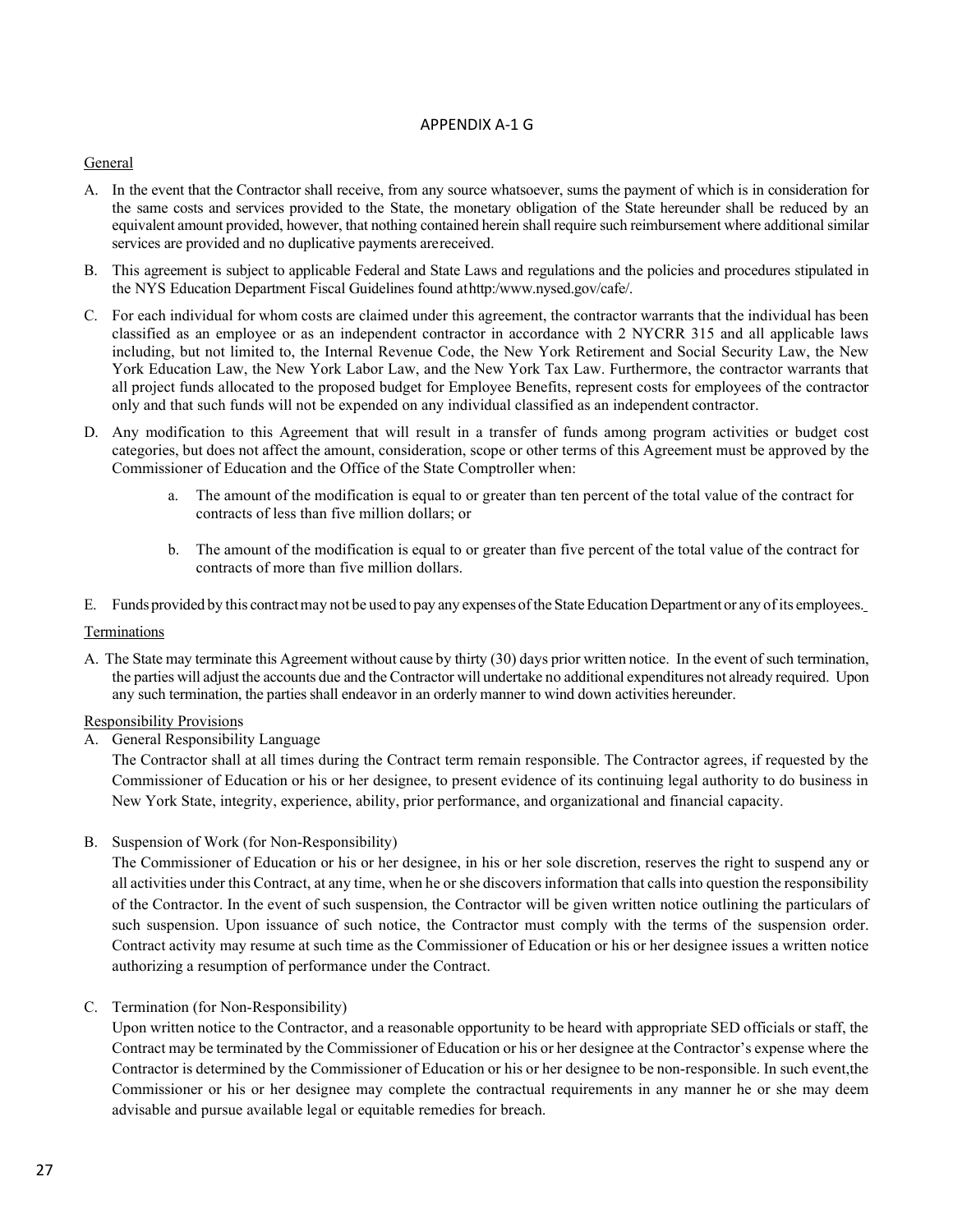#### Safeguards for Services and Confidentiality

- A. Any copyrightable work produced pursuant to said agreement shall be the sole and exclusive property of the New York State Education Department. The material prepared under the terms of this agreement by the Contractor shall be prepared by the Contractor in a form so that it will be ready for copyright in the name of the New York State Education Department. Should the Contractor use the services of consultants or other organizations or individuals who are not regular employees of the Contractor, the Contractor and such organization or individual shall, prior to the performance of any work pursuant to this agreement, enter into a written agreement, duly executed, which shall set forth the services to be provided by such organization or individual and the consideration therefor. Such agreement shall provide that any copyrightable work produced pursuant to said agreement shall be the sole and exclusive property of the New York State Education Department and that such work shall be prepared in a form ready for copyright by the New York State Education Department. A copy of such agreement shall be provided to the State.
- B. All reports of research, studies, publications, workshops, announcements, and other activities funded as a result of this proposal will acknowledge the support provided by the State of New York.
- C. This agreement cannot be modified, amended, or otherwise changed except by a written agreement signed by all parties to this contract.
- D. No failure to assert any rights or remedies available to the State under this agreementshall be considered a waiver of such right or remedy or any other right or remedy unless such waiver is contained in a writing signed by the party alleged to have waived its right or remedy.
- E. Expenses for travel, lodging, and subsistence shall be reimbursed in accordance with the policies stipulated in the aforementioned Fiscal guidelines.
- F. No fees shall be charged by the Contractor for training provided under this agreement.
- G. Nothing herein shall require the State to adopt the curriculum developed pursuant to this agreement.
- H. All inquiries, requests, and notifications regarding this agreement shall be directed to the Program Contact or Fiscal Contact shown on the Grant Award included as part of this agreement.
- I. This agreement, including all appendices, is, upon signature of the parties and the approval of the Attorney General and the State Comptroller, a legally enforceable contract. Therefore, a signature on behalf of the Contractor will bind the Contractor to all the terms and conditions stated therein.
- J. The parties to this agreement intend the foregoing writing to be the final, complete, and exclusive expression of all the terms of their agreement.

Rev. 5/12/14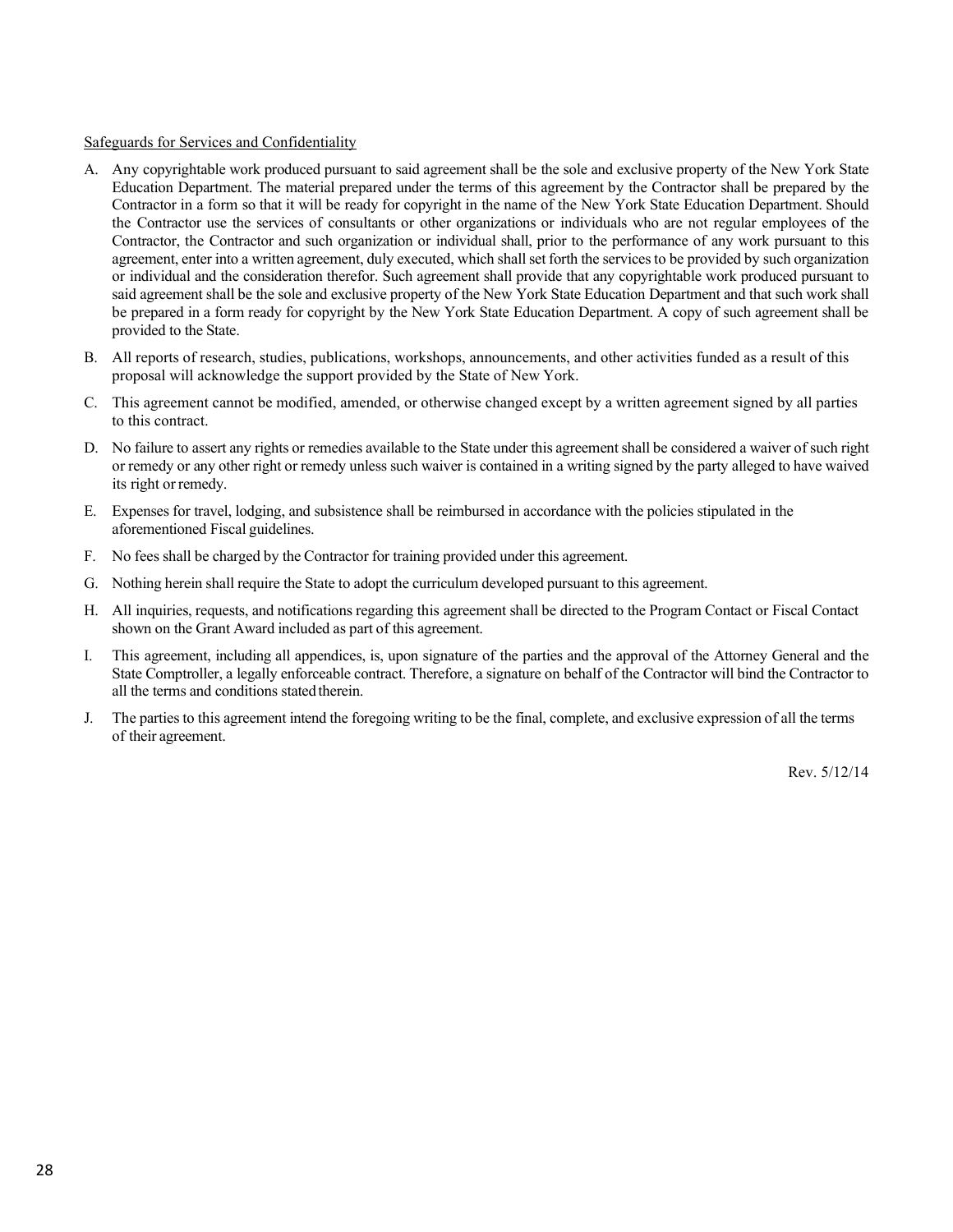## **New York State Education Department Required Assurances and Certifications**

The following assurances and certifications are a component of your application. *By signing the certification on the application cover page, you are ensuring accountability and compliance with applicable State and federal laws, regulations, and grants management requirements.*

## **Sexual Harassment Prevention Certification**

By submission of this application, each applicant and each person signing on behalf of any applicant certifies, and in the case of a joint application each party thereto certifies its own organization, under penalty of perjury, that the applicant has and has implemented a written policy addressing sexual harassment prevention in the workplace and provides annual sexual harassment prevention training to all of its employees. Such policy shall, at a minimum, meet the requirements of section two hundred one-g of the labor law.

# **ASSURANCES AND CERTIFICATIONS FOR FEDERAL PROGRAM FUNDS**

Federal Assurances and Certifications, General:

- Assurances Non-Construction Programs
- Certifications Regarding Lobbying; Debarment, Suspension and Other Responsibility Matters
- Certification Regarding Debarment, Suspension, Ineligibility and Voluntary Exclusion Lower Tier Covered **Transactions**

## Federal Assurances and Certifications, ESEA:

The following are required as a condition for receiving any federal funds under the Elementary and Secondary Education Act (ESEA).

- ESEA Assurances
- School Prayer Certification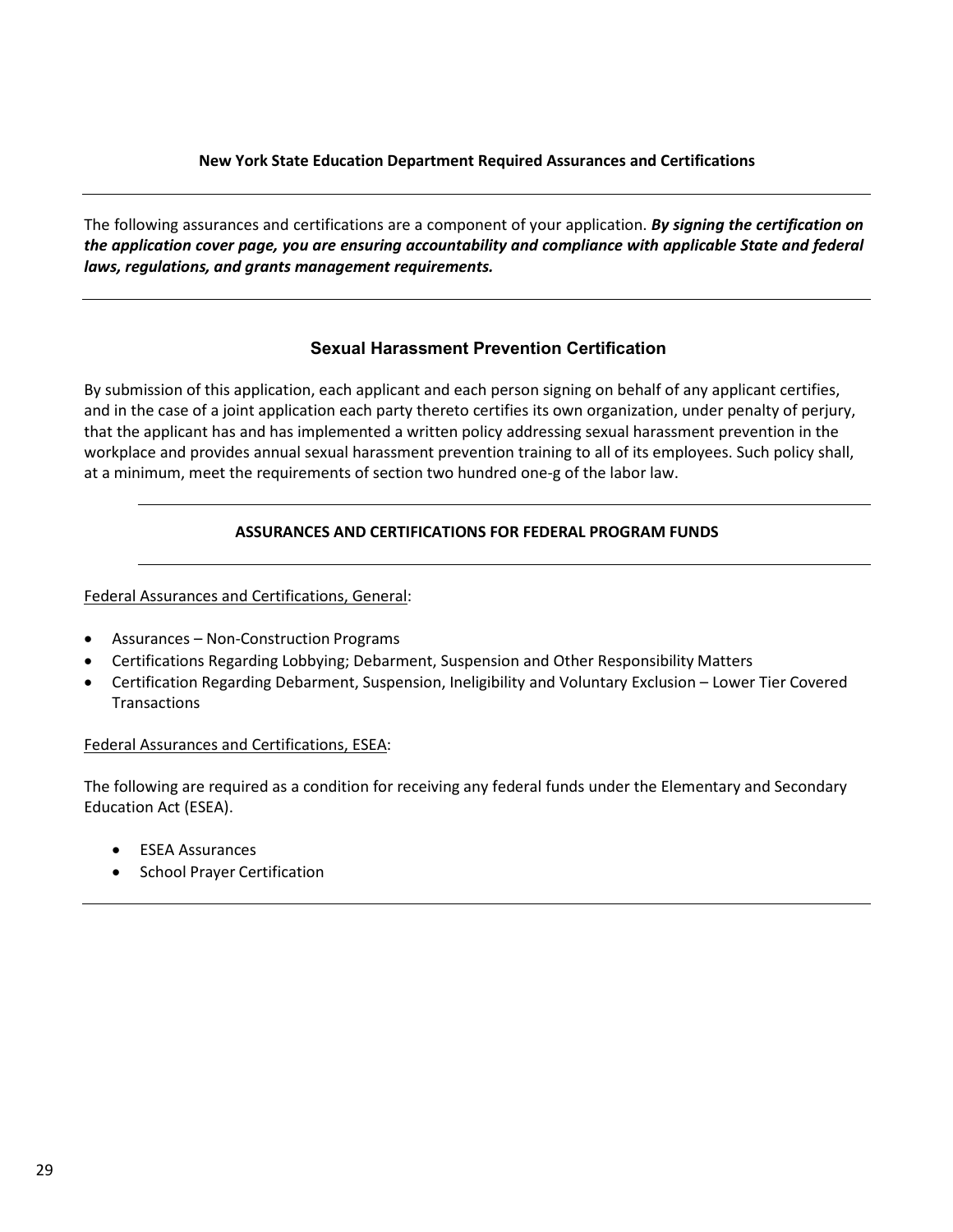## **ASSURANCES - NON-CONSTRUCTION PROGRAMS**

**Note:** Certain of these assurances may not be applicable to your project or program. If you have questions, please contact the Education Department Program Contact listed in the Application. Further, certain Federal awarding agencies may require applicants to certify to additional assurances. If such is the case, you will be notified.

As the duly authorized representative of the applicant, and by signing the Application Cover Page, I certify that the applicant:

- 1. Has the legal authority to apply for Federal assistance, and the institutional, managerial and financial capability (including funds sufficient to pay the non-Federal share of project cost) to ensure proper planning, management, and completion of the project described in this application.
- 2. Will give the awarding agency, the Comptroller General of the United States, and if appropriate, the State, through any authorized representative, access to and the right to examine all records, books, papers, or documents related to the award; and will establish a proper accounting system in accordance with generally accepted accounting standards or agency directives.
- 3. Will establish safeguards to prohibit employees from using their positions for a purpose that constitutes or presents the appearance of personal or organizational conflict of interest, or personal gain.
- 4. Will initiate and complete the work within the applicable time frame after receipt of approval of the awarding agency.
- 5. Will comply with the Intergovernmental Personnel Act of 1970 (42 U.S.C §§ 4728-4763) relating to prescribed standards for merit systems for programs funded under one of the 19 statutes or regulations specified in Appendix A of OPM's Standards for a Merit System of Personnel Administration (5 C.F.R. 900, Subpart F).
- 6. Will comply with all Federal statutes relating to nondiscrimination. These include but are not limited to: (a) Title VI of the Civil Rights Act of 1964 (P.L. 88-352), which prohibits discrimination on the basis of race, color or national origin; (b) Title IX of the Education Amendments of 1972, as amended (20 U.S.C. §§1681-1683, and 1685-1686), which prohibits discrimination on the basis of sex; (c) Section 504 of the Rehabilitation Act of 1973, as amended (29 U.S.C. § 794), which prohibits discrimination on the basis of handicaps; (d) the Age Discrimination Act of 1975, as amended (42 U.S.C.<sup>®§</sup>§ 6101-6107), which prohibits discrimination on the basis of age; (e) the Drug Abuse Office and Treatment Act of 1972 (P.L. 92-255), as amended, relating to nondiscrimination on the basis of drug abuse; (f) the Comprehensive Alcohol Abuse and Alcoholism Prevention, Treatment and Rehabilitation Act of 1970 (P.L. 91-616), as amended, relating to nondiscrimination on the basis of alcohol abuse or alcoholism; (g) §§ 523 and 527 of the Public Health Service Act of 1912 (42 U.S.C. §§ 290 dd-3 and 290 ee-3), as amended, relating to confidentiality of alcohol and drug abuse patient records; (h) Title VIII of the Civil Rights Act of 1968 (42 U.S.C. § 3601 et seq.), as amended, relating to nondiscrimination in the sale, rental or financing of housing; (i) any other nondiscrimination provisions in the specific statute(s) under which application for Federal assistance is being made; and (j) the requirements of any other nondiscrimination statute(s) which may apply to the application.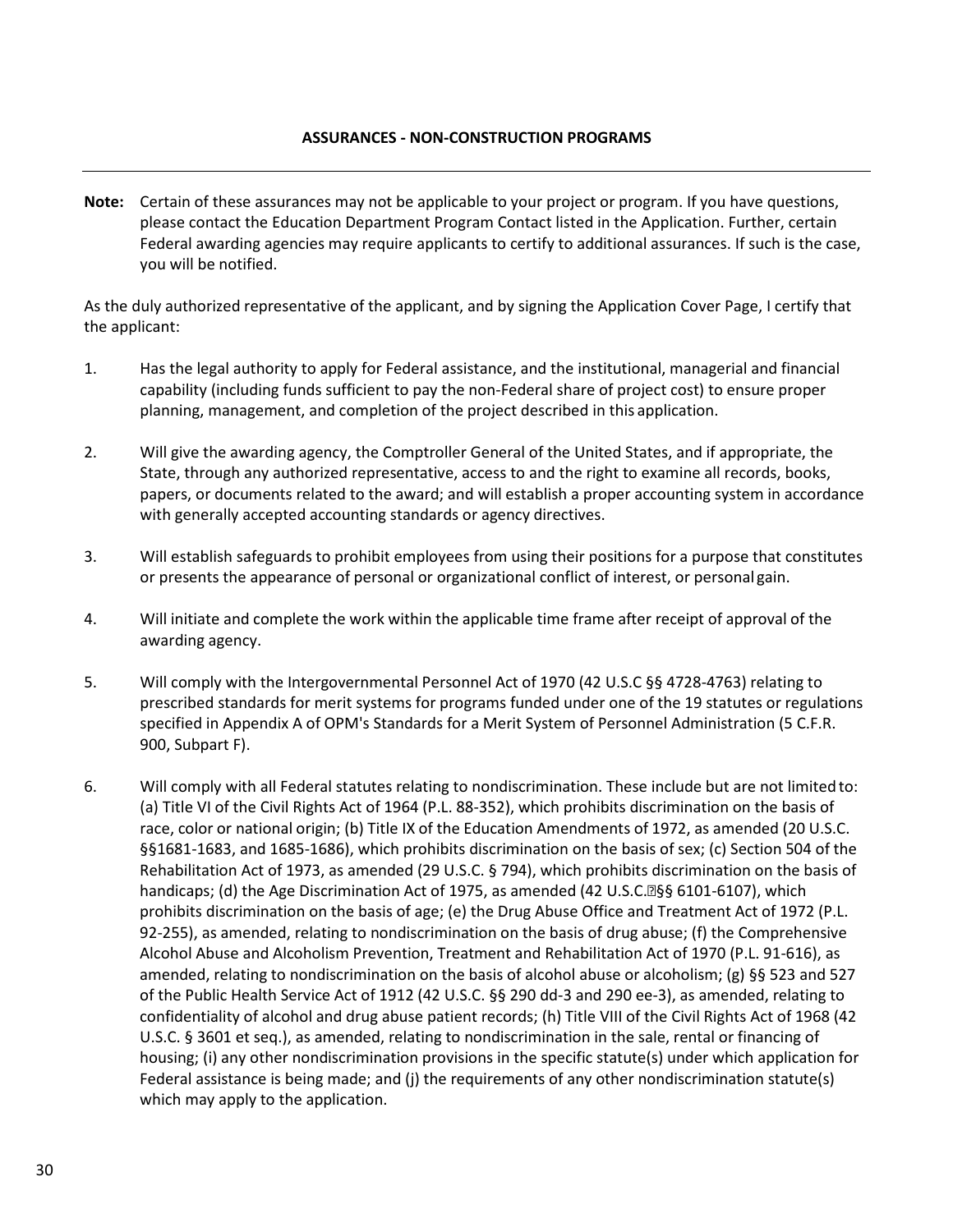- 7. Will comply, or has already complied, with the requirements of Titles II and III of the uniform Relocation Assistance and Real Property Acquisition Policies Act of 1970 (P.L. 91-646), which provide for fair and equitable treatment of persons displaced or whose property is acquired as a result of Federal or federally assisted programs. These requirements apply to all interests in real property acquired for project purposes regardless of Federal participation in purchases.
- 8. Will comply, as applicable, with the provisions of the Hatch Act (5 U.S.C. §§1501-1508 and 7324-7328), which limit the political activities of employees whose principal employment activities are funded in whole or in part with Federal funds.
- 9. Will comply, as applicable, with the provisions of the Davis-Bacon Act (40 U.S.C. §§ 276a to 276a-7), the Copeland Act (40 U.S.C. §276c and 18 U.S.C. §874) and the Contract Work Hours and Safety Standards Act (40 U.S.C. §§ 327-333), regarding labor standards for federally assisted construction subagreements.
- 10. Will comply, if applicable, with flood insurance purchase requirements of Section 102(a) of the Flood Disaster Protection Act of 1973 (P.L. 93-234) which requires recipients in a special flood hazard area to participate in the program and to purchase flood insurance if the total cost of insurable construction and acquisition is \$10,000 or more.
- 11. Will comply with environmental standards that may be prescribed pursuant to the following: (a) institution of environmental quality control measures under the National Environmental Policy Act of 1969 (P.L. 91-190) and Executive Order (EO) 11514; (b) notification of violating facilities pursuant to EO 11738; (c) protection of wetlands pursuant to EO 11990; (d) evaluation of flood hazards in floodplains in accordance with EO 11988; (e) assurance of project consistency with the approved State management program developed under the Coastal Zone Management Act of 1972 (16 U.S.C. §§1451 et seq.); (f) conformity of Federal actions to State (Clear Air) Implementation Plans under Section 176(c) of the Clear Air Act of 1955, as amended (42 U.S.C. §§7401 et seq.); (g) protection of underground sources of drinking water under the Safe Drinking Water Act of 1974, as amended, (P.L. 93-523); and (h) protection of endangered species under the Endangered Species Act of 1973, as amended, (P.L. 93- 205).
- 12. Will comply with the Wild and Scenic Rivers Act of 1968 (16 U.S.C. §§1721 et seq.) related to protecting components or potential components of the national wild and scenic riverssystem.
- 13. Will assist the awarding agency in assuring compliance with Section 106 of the National Historic Preservation Act of 1966, as amended (16 U.S.C. §470), EO 11593 (identification and protection of historic properties), and the Archaeological and Historic Preservation Act of 1974 (16 U.S.C. §§469a-1 et seq.).
- 14. Will comply with P.L. 93-348 regarding the protection of human subjects involved in research, development, and related activities supported by this award of assistance.
- 15. Will comply with the Laboratory Animal Welfare Act of 1966 (P.L. 89-544, as amended, 7 U.S.C. §§2131 et seq.) pertaining to the care, handling, and treatment of warm-blooded animals held for research, teaching, or other activities supported by this award of assistance.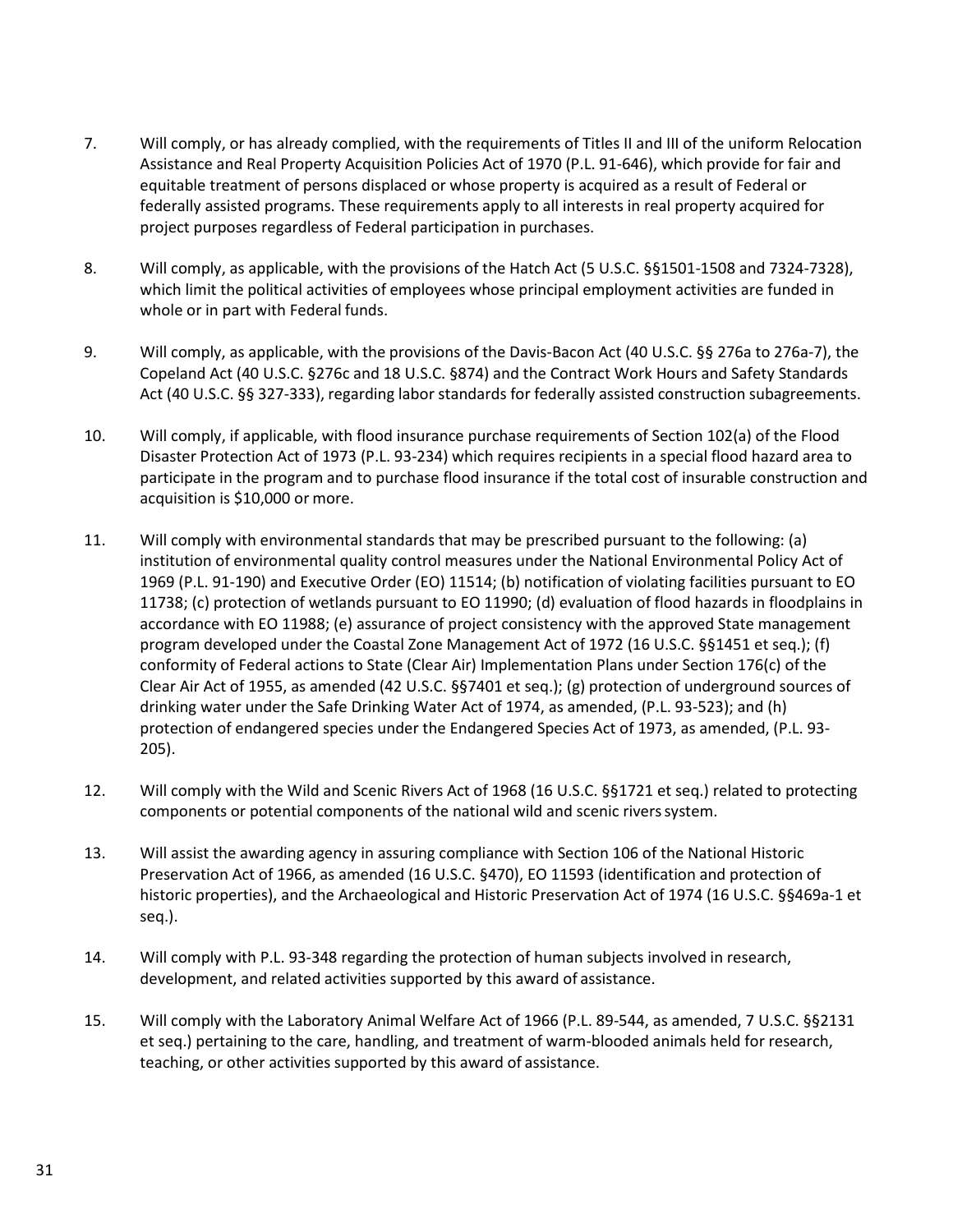- 16. Will comply with the Lead-Based Paint Poisoning Prevention Act (42 U.S.C. §§4801 et seq.), which prohibits the use of lead-based paint in construction or rehabilitation of residence structures.
- 17. Will cause to be performed the required financial and compliance audits in accordance with the Single Audit Act Amendments of 1996 and 2 CFR Part 200, Audits of States, Local Governments, and Non-Profit Organizations.
- 18. Will comply with all applicable requirements of all other Federal laws, executive orders, regulations and policies governing this program.

# **Standard Form 424B (Rev. 7-97), Prescribed by 2 CFR Part 200, Authorized for Local Reproduction, as amended by New York State Education Department**

# **CERTIFICATIONS REGARDING LOBBYING, DEBARMENT, SUSPENSION AND OTHER RESPONSIBILITY MATTERS**

These certifications shall be treated as a material representation of fact upon which reliance will be placed when the Department of Education determines to award the covered transaction, grant, or cooperative agreement.

# **1. LOBBYING**

As required by Section 1352, Title 31 of the U.S. Code, and implemented at 2 CFR Part 200, for persons entering into a grant or cooperative agreement over \$100,000, as defined at 34 CFR Sections 82.105 and 82.110, the applicant certifies that:

- (a) No Federal appropriated funds have been paid or will be paid, by or on behalf of the undersigned, to any person for influencing or attempting to influence an officer or employee of any agency, a Member of Congress, an officer or employee of Congress, or an employee of a Member of Congress in connection with the making of any Federal grant, the entering into of any cooperative agreement, and the extension, continuation, renewal, amendment, or modification of any Federal grant or cooperative agreement;
- (b) If any funds other than Federal appropriated funds have been paid or will be paid to any person for influencing or attempting to influence an officer or employee of any agency, a Member of Congress, an officer or employee of Congress, or an employee of a Member of Congress in connection with this Federal grant or cooperative agreement, the undersigned shall complete and submit Standard Form-LLL, "Disclosure Form to Report Lobbying," in accordance with its instructions; and
- (c) The undersigned shall require that the language of this certification be included in the award documents for all subawards at all tiers (including subgrants, contracts under grants and cooperative agreements, and subcontracts) and that all subrecipients shall certify and disclose accordingly.

## **2. DEBARMENT, SUSPENSION, AND OTHER RESPONSIBILITY MATTERS**

This certification is required by OMB Guidelines to Agencies on Governmentwide Debarment and Suspension (Nonprocurement), 2 CFR Part 180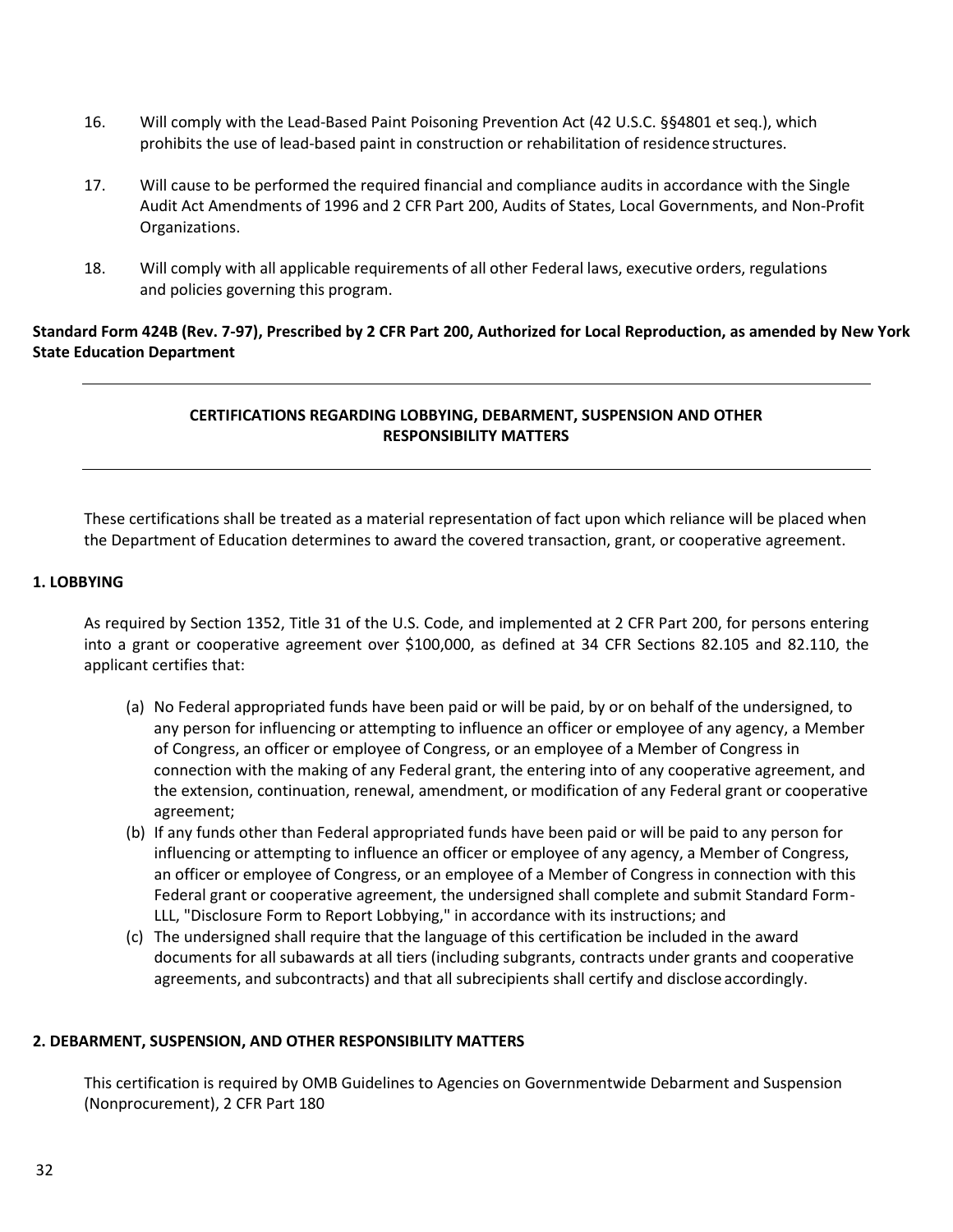# **A. The applicant certifies that it and its principals:**

- (a) Are not presently debarred, suspended, proposed for debarment, declared ineligible, or voluntarily excluded from covered transactions by any Federal department or agency;
- (b) Have not within a three-year period preceding this application been convicted of any offenses listed in 2 CFR §180.800(a) or had a civil judgment rendered against them for one of those offenses within that time period;
- (c) Are not presently indicted for or otherwise criminally or civilly charged by a governmental entity (Federal, State, or local) with commission of any of the offenses listed in2 CFR §180.800(a); and
- (d) Have not within a three-year period preceding this application had one or more public transaction (Federal, State, or local) terminated for cause or default.

# **B. Where the applicant is unable to certify to any of the statements in this certification, he or she shall attach an explanation to this application.**

# **3. DEBARMENT, SUSPENSION, INELIGIBILITY AND VOLUNTARY EXCLUSION – LOWER TIERED COVERED TRANSACTIONS**

The terms "debarment," "suspension," "excluded," "disqualified," "ineligible," "participant," "person," "principal," "proposal," and "voluntarily excluded" as used in this certification have the meanings set forth in 2 CFR Part 180, Subpart I, "Definition." A transaction shall be considered a "covered transaction" if it meets the definition in 2 CFR Part 180 Subpart B, "What is a covered transaction?"

# **A. The applicant certifies that it and its principals:**

- (a) Upon approval of their application, in accordance with 2 CFR Part 180 Subpart C, they shall not enter into any lower-tier non-procurement covered transaction with a person without verifying that the person is not excluded or disqualified unless authorized by USDOE.
- (b) Will obtain an assurance from prospective participants in all lower tier covered non-procurement transactions and in all solicitations for lower tier covered non-procurement transactions that the participants will comply with the provisions of 2 CFR Part 180 subparts A, B, C and I.
- (c) Will provide immediate written notice to the New York State Education Department if at any time the applicant and its principals learn that a certification or assurance was erroneous when submitted or has become erroneous because of changed circumstances.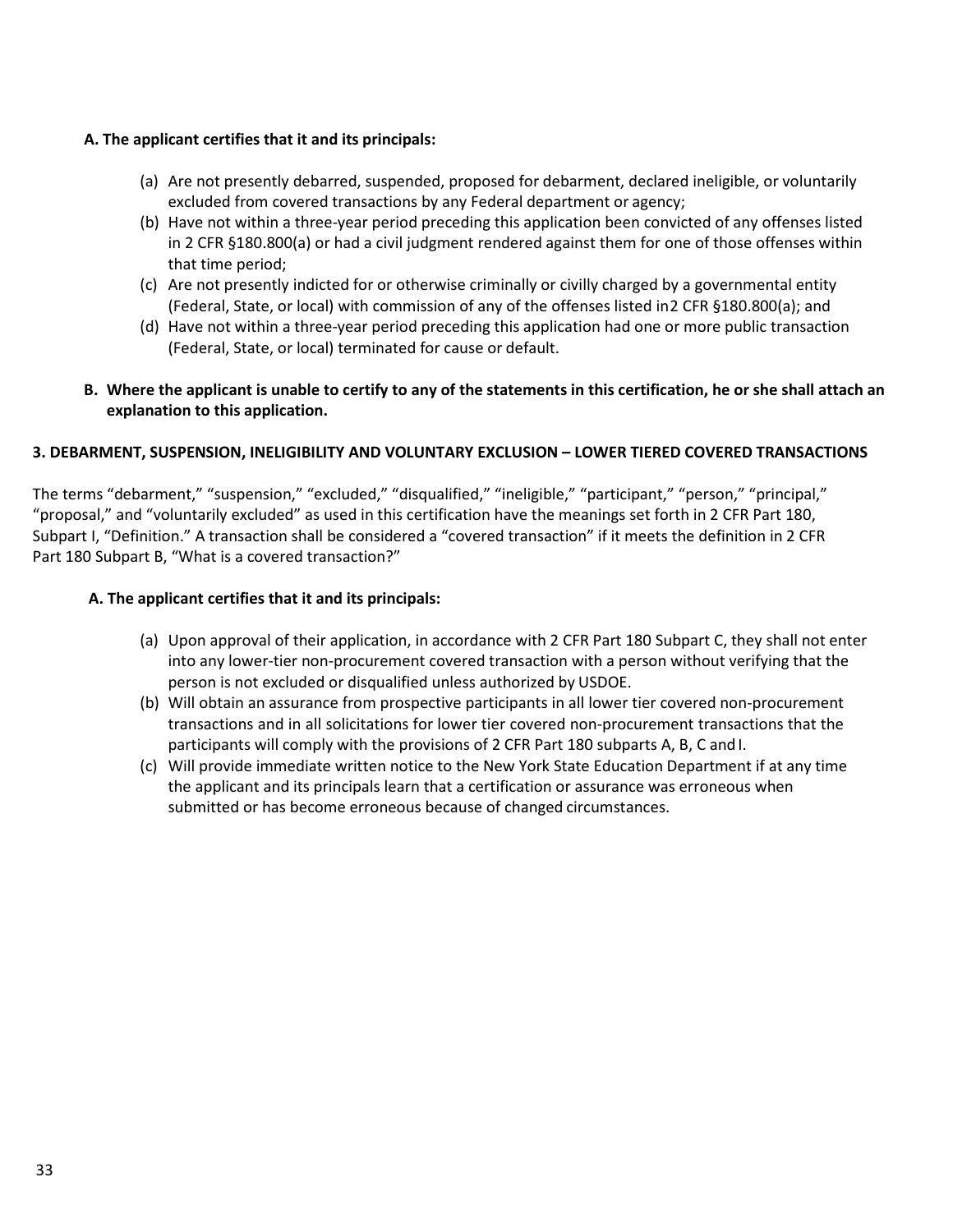# **NEW YORK STATE EDUCATION DEPARTMENT ELEMENTARY AND SECONDARY EDUCATION ACT (ESEA) ASSURANCES**

## **These assurances are required for programs funded under the Elementary and Secondary Education Act as amended by the Every Student Succeeds Act of 2015.**

As the chief school officer of the applicant, by signing the Application Cover Page, I certify that:

- (1) the applicant will comply with the requirements of Education Law § 3214(3)(d) and (f) and the Gun-Free Schools Act (20 U.S.C. § 7151);
- (2) the applicant will comply with the requirements of 20 U.S.C. § 7908 on military recruiter access;
- (3) the applicant will comply with the requirements of 20 U.S.C. § 7904 on constitutionally protected prayer in public elementary and secondary schools;
- (4) the applicant will comply with the requirements of Education Law  $\S 2802(7)$ , and any state regulations implementing such statute and 20 U.S.C. § 7912 on unsafe school choice;
- (5) the applicant will comply with all fiscal requirements that apply to the program, including but not limited to any applicable supplement not supplant or local maintenance of effort requirements; and
- (6) the applicant understands the importance of privacy protections for students and is aware of the responsibilities of the grantee under section 20 U.S.C. 1232g (FERPA) (ESSA§854).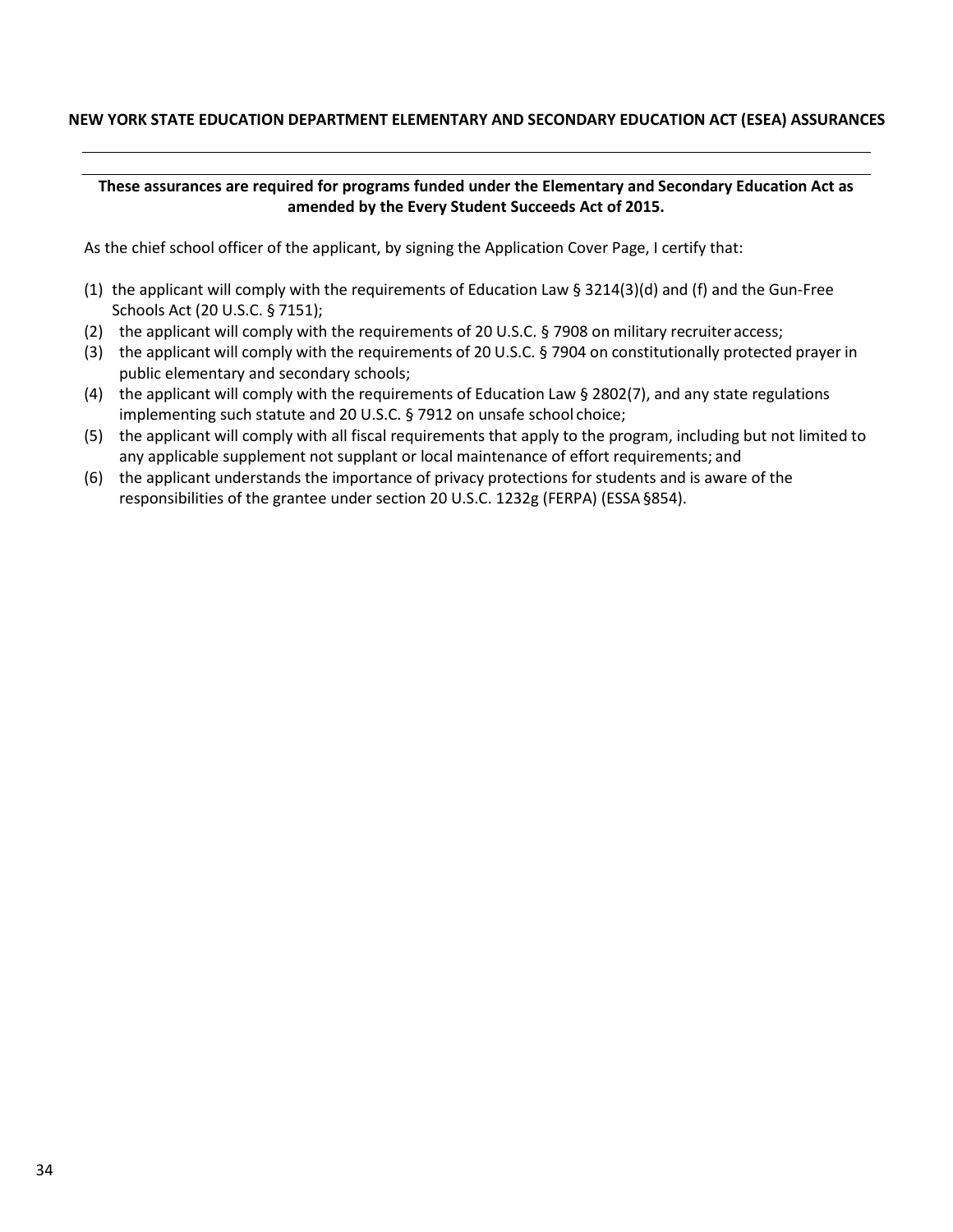# **FEDERAL TERMS AND CONDITIONS**

# <span id="page-34-0"></span>**SFAs chosen for an award from this RFP must comply with the following regulations, principals and assurances:**

# **GOVERNMENT-WIDE REGULATIONS**

- 2 CFR Part 25: "Universal Identifier and System for Award Management"
- 2 CFR Part 170: "Reporting Sub-award and Executive Compensation Information"
- 2 CFR Part 175: "Award Term for Trafficking in Persons"
- 2 CFR Part 180: "OMB Guidelines to Agencies on Government-wide Debarment and Suspension (Non-Procurement)"
- 2 CFR Part 200: ": "Uniform Administrative Requirements, Cost Principles, and Audit Requirements for Federal Awards"
- 2 CFR Part 400: USDA Implementing regulations" Uniform Administrative Requirements,Cost Principles, and Audit Requirements for Federal Awards"
- 2 CFR Part 415: USDA "General Program Administrative Regulations"
- 2 CFR Part 416: USDA "General Program Administrative Regulations for Grants and Cooperative Agreements to State and Local Governments"
- 2 CFR Part 417: USDA "Non-Procurement Debarment and Suspension"
- 2 CFR Part 418 USDA "New Restrictions on Lobbying"
- 2 CFR Part 421: USDA "Requirements for Drug-Free Workplace (Financial Assistance)"
- 41 USC Section 22 "Interest of Member of Congress"
- Duncan Hunter National Defense Authorization Act of Fiscal Year 2009, Public Law 110-417
- Sections 738 and 739 of the Agriculture, Rural Development, Food and Drug Administration, and Related Agencies Appropriations Act, 2012 (Public Law 112-55)
- "The Federal Funding Accountability and Transparency Act (FFATA), dated September 26, 2006"

# **COST PRINICIPALS**

• 2 CFR, Part 200: Subpart E, Cost Principles

# **USDA REGULATIONS**

- 7 CFR Part 15: "Nondiscrimination"
- Freedom of Information Act (FOIA). Public access to Federal Financial Assistance records shall not be limited, except when such records must be kept confidential and would have been excepted from disclosure pursuant to the "Freedom of Information" regulation (5 U.S.C. 552).

# **ASSURANCE OF CIVIL RIGHTS COMPLIANCE**

- Title VI of the Civil Rights Act of 1964 (42 U.S.C. 2000d-et seq.), USDA regulations at 7 CFR Part 15, Nondiscrimination, and Department of Justice regulations at 28 CFR Part 42, Nondiscrimination; Equal Employment Opportunity: Policies And Procedures
- Title IX of the Education Amendments of 1972 (20 U.S.C. 1681 et seq.) and USDA regulations at 7 CFR Part 15a, Education Programs or Activities Receiving or Benefiting from Federal FinancialAssistance
- Section 504 of the Rehabilitation Act of 1973 (29 U.S.C. 1681 et seq.) and USDA regulations at 7 CFR Part 15a, Education Programs or Activities Receiving or Benefiting from Federal Financial Assistance,and Department of Justice regulations at 28 CFR Part 41, Implementation of Executive Order 12250, Nondiscrimination on the Basis of Handicap In Federally Assisted Programs
- Age Discrimination Act of 1975 (42 U.S.C. 6101 et seq.) The Grantee assures that it will immediately